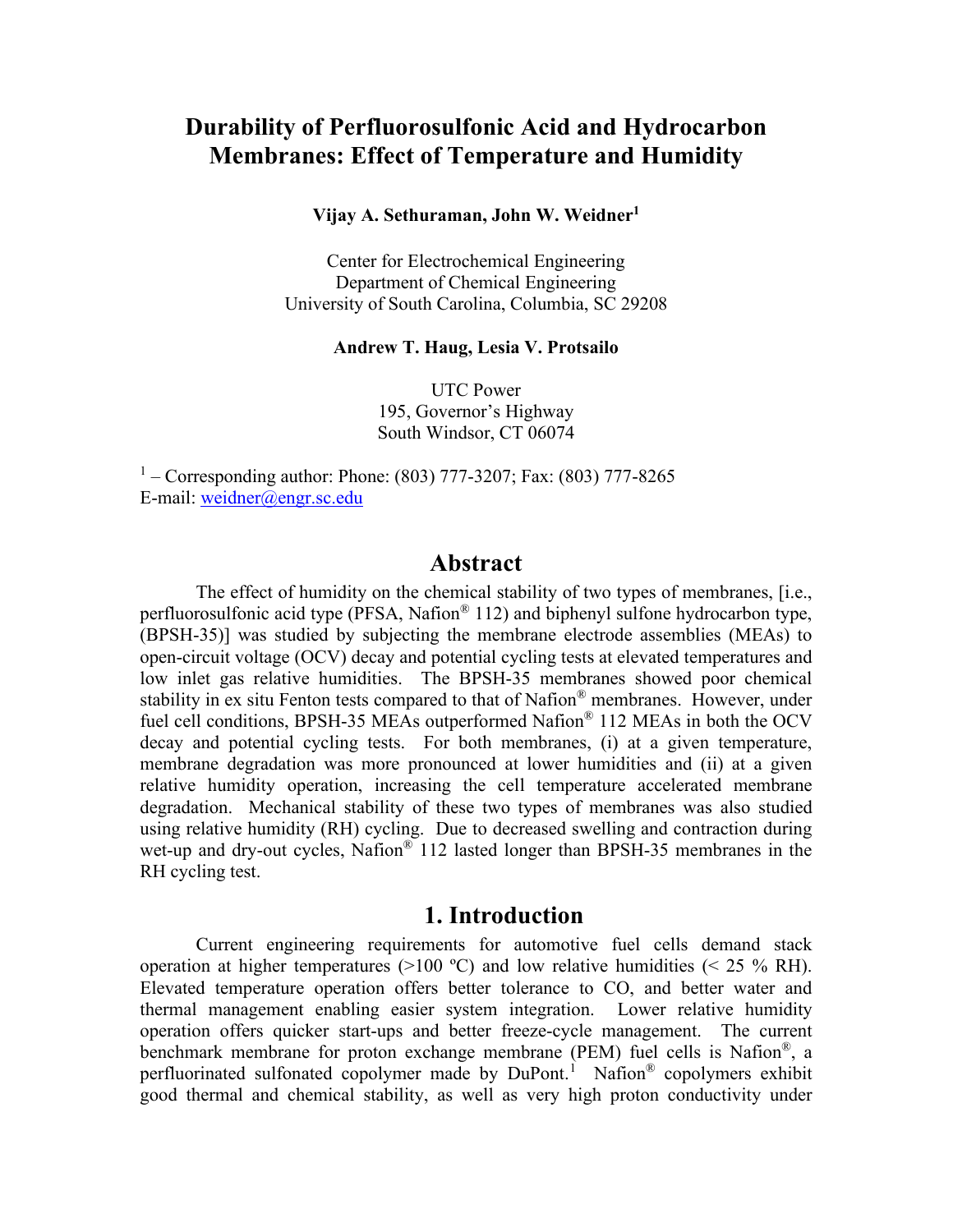<span id="page-1-0"></span>hydrated conditions at temperatures below 90 °C. However, applications of these membranes are limited at high temperatures and low relative humidities due to their loss of conductivity<sup>[2](#page-20-1)</sup>. These limitations have led to the search for new polymer electrolytes for proton exchange membranes. Extensive reviews of polymer-based proton exchange membranes have recently been published.<sup>[3](#page-20-2), [4](#page-20-3)</sup> In search for new polymer electrolytes for use in PEM fuel cells, it is a common practice to functionalize aromatic polymers with proton conducting groups. Among the promising candidates for an alternative high temperature and low humidity PEM are derived from poly(arylene ether sulfone)s,<sup>[5](#page-20-4)</sup> wellknown engineering thermoplastic material (particularly when devoid of aliphatic units) that display excellent thermal and mechanical properties. Sulfonated poly(arylene ether sulfone)s are synthesized by attaching sulfonic acid groups in polymer modification reactions (post-sulfonation route) and have been investigated since the pioneering work of Noshay and Robeson<sup>[6](#page-20-5)</sup>, who developed a mild sulfonation procedure for the commercially available bisphenol-A-based-poly(ether sulfone). Since these sulfonated polymers exhibited protonic conduction, they were first used in desalination membranes for reverse osmosis.

McGrath and his group synthesized aromatic, film-forming, highly sulfonatedpoly(arylene ether sulfone) copolymers (also known as bi-phenyl sulphone-H form, or BPSH-XX) via direct copolymerization for use in PEM fuel cells.<sup>[7](#page-20-6)</sup> The XX represents the molar fraction of sulfonic acid units in the copolymer repeat unit. These aromatic ionomers are copolymers that are comprised largely of repeating thermally stable aromatic rings, which are stiffer, longer, and have higher glass transition temperatures than Nafion<sup>®</sup> and yet are designed to produce ductile films. They have shown that direct copolymerization has many advantages, such as enhanced stability; control of ioncontaminating sites; a whole variety of molecular structures; and the ability to make higher molecular weights, which translate to improved mechanical properties.<sup>3</sup> These polymers showed much higher yield strength and modulus than the analogous perfluorinated copolymers. [3](#page-1-0)

Membrane degradation in the PEM fuel cell environment has been discussed<sup>[8](#page-20-7)</sup> as having chemical and mechanical components. In this work, the chemical and mechanical stability of two types of membranes, [i.e., perfluorosulfonic acid type (PFSA, Nafion  $112^{\circledR}$ ) and biphenyl sulfone hydrocarbon (or H<sup>+</sup>) type, (BPSH-35)] is studied.<sup>[9](#page-20-8)</sup> Chemical stability was studied using  $ex$  *situ* Fenton test<sup>[10](#page-20-9), [11](#page-20-10)</sup> and *in situ* OCV decay<sup>[12](#page-20-11)</sup> and potential cycling tests<sup>[13,](#page-20-12) [14](#page-20-13)</sup> with  $H_2/O_2$  feed at elevated temperatures and low relative humidities. Mechanical stability of these two membranes was studied by relative humidity cycling at elevated temperature.

# <span id="page-1-1"></span>**Experimental**

*Fuel Cell Construction* – Commercially available Pt/C catalyst (TEC10E50E 46.7% Pt on Ketjen Black carbon, Tanaka Kikinzoku Kogyo KK, Japan) was mixed with Nafion<sup>®</sup> (5% aqueous solution, 1100 EW; Solution Technology Inc., Mendenhall, PA) ionomer and the resulting catalyst-ionomer ink (79% catalyst, 21% Nafion®) was coated onto Teflon<sup>®</sup> based (EI DuPont de Nemours & Company) decals. These catalyst-coated decals were dried in N<sub>2</sub> at room temperature ( $\sim$ 25 °C) and atmospheric pressure for 30 minutes. Catalyst-coated membranes (CCMs), 6.5 cm x 6.5 cm, were then made by hot pressing the catalyst-coated Teflon® decals onto both sides of Nafion® 112 membranes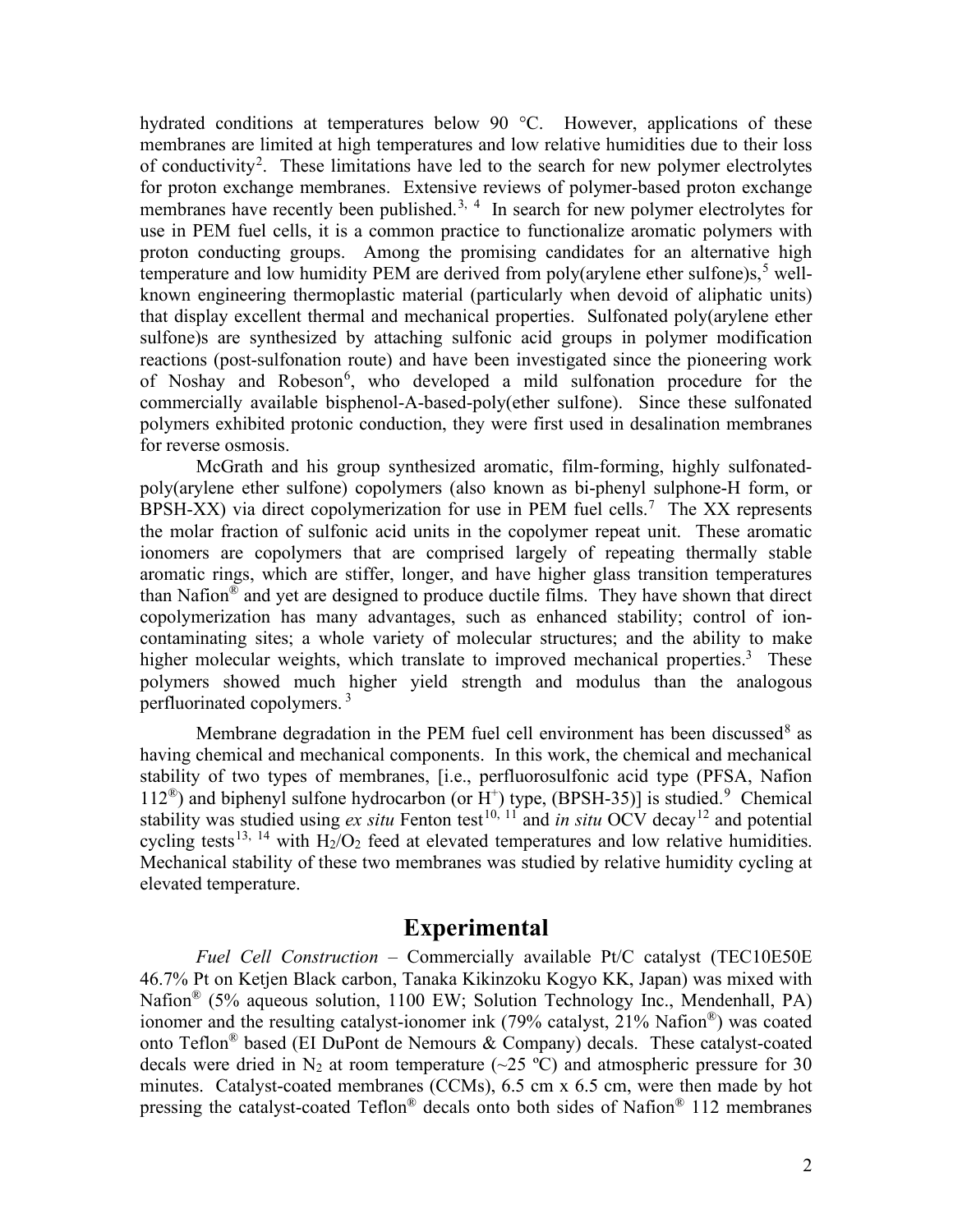(proton form) at 130 ºC and 2040 kg for 300 seconds. Reinforced silicon, un-reinforced silicone and  $Teflon^{\circledR}$  pads were used as gaskets and supports for this process. The CCMs had a Pt loading of  $\sim 0.4$  mgPt/cm<sup>2</sup> on both anode and cathode sides.

The CCM was assembled into a fuel cell (25 cm<sup>2</sup> hardware, Fuel Cell Technologies Inc., NM). Wet-proofed Toray® paper with a micro-porous layer was used as gas diffusion media (GDM). Untreated Toray® paper (TGP-H-60, 190 µm thick, Toray Industries, Japan)<sup>[15](#page-20-14)</sup> was wet-proofed (prior to the application of the micro-porous layer) in house by briefly immersing them in a  $10\%$  aqueous Teflon<sup>®</sup> solution followed by drying in room temperature for 24 hours. A microporous layer, approximately 25 µm thick, containing graphite (Vulcan XC-72) and 10 wt % Teflon<sup>®</sup> was added to the wetproofed Toray paper. The total thickness of the GDM was 243 µm. Gaskets (of varying thicknesses) were chosen in such a way that they allowed for 21% compression on the GDMs at 5.1 N m of torque on the bolts. The fuel cell had non-porous modular serpentine flow channels on the anode side and interdigitated flow channels (IDFF) on the cathode side. The graphitic flow channel blocks had the same dimensions as the end plates. The assembled fuel cell was tested for throughput, gas crossover and overboard leaks and then conditioned with  $H_2/O_2$  (anode/cathode) in a fuel cell test stand (Habco Inc., CT) at 80 °C and 101 kPa (absolute). Several current-voltage (VI) curves were measured in hydrogen and oxygen with 30 and 25% utilizations respectively until a steady high performance was reached. The following durability experiments were then performed for Nafion® 112 and BPSH-35 membranes.

*Open circuit voltage decay test* – After the cell was conditioned, it was put on OCV with  $H_2/O_2$  as feed gases on the anode/cathode sides respectively. The OCV decay was monitored over the life of the cell until it failed. Failure criterion was defined as an OCV of 0.8 V or below or a hydrogen crossover current of 10 mA/cm<sup>2</sup>, whichever occurred earlier. The pressure of the fuel cell system was set such that the gases had a fixed partial pressure regardless of their humidity. The OCV decay test was briefly interrupted every 24 hours for performing some diagnostics (described below) to evaluate the condition of the fuel cell. The tests were performed as a function of temperature (80- 120 ºC) and relative humidity (25-100% RH). A new membrane electrode assembly was used for each OCV decay test.

*Potential cycling –* Potential cycling was performed using a potentiostat (M273A, Princeton Applied Research Inc., TN) in which the fuel cell cathode  $(O_2)$  was cycled between open circuit and a fixed current of 25 mA/cm<sup>2</sup> for 1 minute each (i.e., duty cycle  $= 0.5$ ). Potential cycling test was carried out for different temperatures and relative humidities. A new MEA was used for each potential cycling test.

*Membrane humidity cycling* – A membrane with no catalyst on either side was built into a fuel cell apparatus with gas diffusion layers and appropriate gaskets on both sides. The gas diffusion layers were not coated with a micro-porous layer because the presence of a micro-porous layer would act as an additional resistance to water transport between the gas channels and the membrane and would slow the wetting and the drying of the membrane.<sup>16</sup> 100% humidified N<sub>2</sub> (at 1000 cc min<sup>-1</sup> total at STP; UHP, Praxair)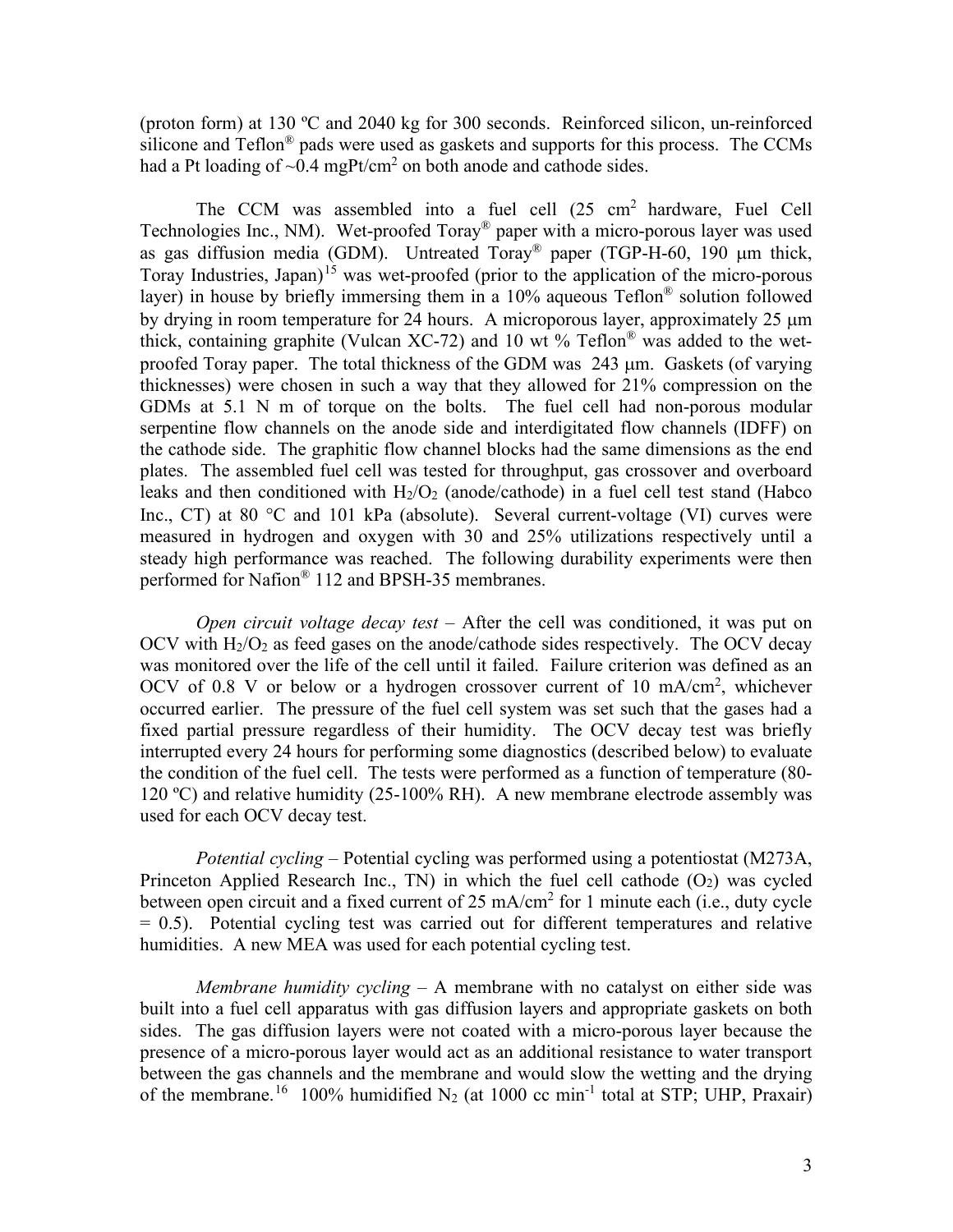was fed to both sides of the membrane for an hour followed by the same rate of dry  $N_2$ (i.e., humidity bottles were bypassed) for the next hour. This induced periodic mechanical stresses to the membrane. Physical gas  $(N_2)$  crossover (at  $\Delta P = 20.68$  kPa) was measured and water samples were collected at regular intervals to diagnose the state of the membrane. The cell was cycled until the gas crossover measured more than 500 cc  $min^{-1}$ .

*Hydrogen crossover measurements* – Molecular hydrogen crossing over from the anode side to the cathode side of the membrane was measured using a potential sweep between 0 and 500 mV vs. DHE on the cathode with  $N_2$  flowing over it. While the magnitude of the oxidation-current in the voltammogram gave an indication of the amount of  $H_2$  crossing over, the slope of current-voltage curve gave an indication of the electrical resistance across the two electrodes (commonly known as 'short'). A wellshorted electrode would mean that the electrodes were well insulated electronically (i.e., zero slope) and a poorly shorted electrode would mean that the electrodes were physically in contact with each other (i.e., infinite slope). A high  $H_2$  crossover was an indication of membrane degradation or expanding pinholes and a poor short was an indication of carbon strands from either electrode in physical contact with each other.

*Fluorine and sulfur emission rates (FER, SER)* – Water samples were collected once every 4 hours during the first 16 hours of the OCV decay and potential cycling experiments. After that, they were collected every 24 hours until cell failure. These water samples and the leachate from the Fenton tests were analyzed for the presence of fluorine and sulfur using a Dionex ICS-200 ion chromatography system.

*Fenton tests* – A Nafion<sup>®</sup> 112 membrane (H<sup>+</sup> form, DuPont Fluoroproducts, NC) sample measuring  $\sim$ 2" by  $\sim$ 2" was cut and heated in a clean glass vial containing water at 80 ˚C for two hours to remove any surface impurities and solvents. The water was later drained from the vial and the membrane was dried in vacuum at 80 ˚C for four hours. The dry weight of the membrane was then measured. This weight was used to prepare ferrous sulfate solution such that it contained  $25mg \text{ Fe/g}$  Nafion<sup>®</sup> in 500 ml water. FeSO<sub>4</sub>.7H<sub>2</sub>O (98.1% assay, Fischer Scientific Company, NJ) was used for this purpose. The dried Nafion<sup>®</sup> membrane was placed in this solution for 15 hours in a N<sub>2</sub> atmosphere. This process impregnated Fe ions into the membrane. After this impregnation process, the membrane was dried in vacuum at 80 ˚C for four hours. The dry weight of the membrane impregnated with Fe ions was measured.

The Fe impregnated membrane was placed in a  $\text{Teflon}^{\circledR}$  container containing 100 ml of 3% hydrogen peroxide aqueous solution (30%, VWR International) at 80 ˚C. Since hydrogen peroxide decomposes in the presence of a metal, this solution was replaced once every 24 hours and the leachate was saved for fluorine analysis. After 96 hours, the membrane was dried in vacuum at 80 °C for four hours. The weight loss, if any was recorded. This process was repeated with a sample of hydrocarbon membrane. The leachate was analyzed for fluorine using a Dionex ICS-200 ion chromatography system.

*Linear expansion and swelling*: Nafion® 112 and BPSH-35 membrane samples were cut into 2 cm by 2 cm pieces. They were placed in a vacuum oven at 25 °C for 30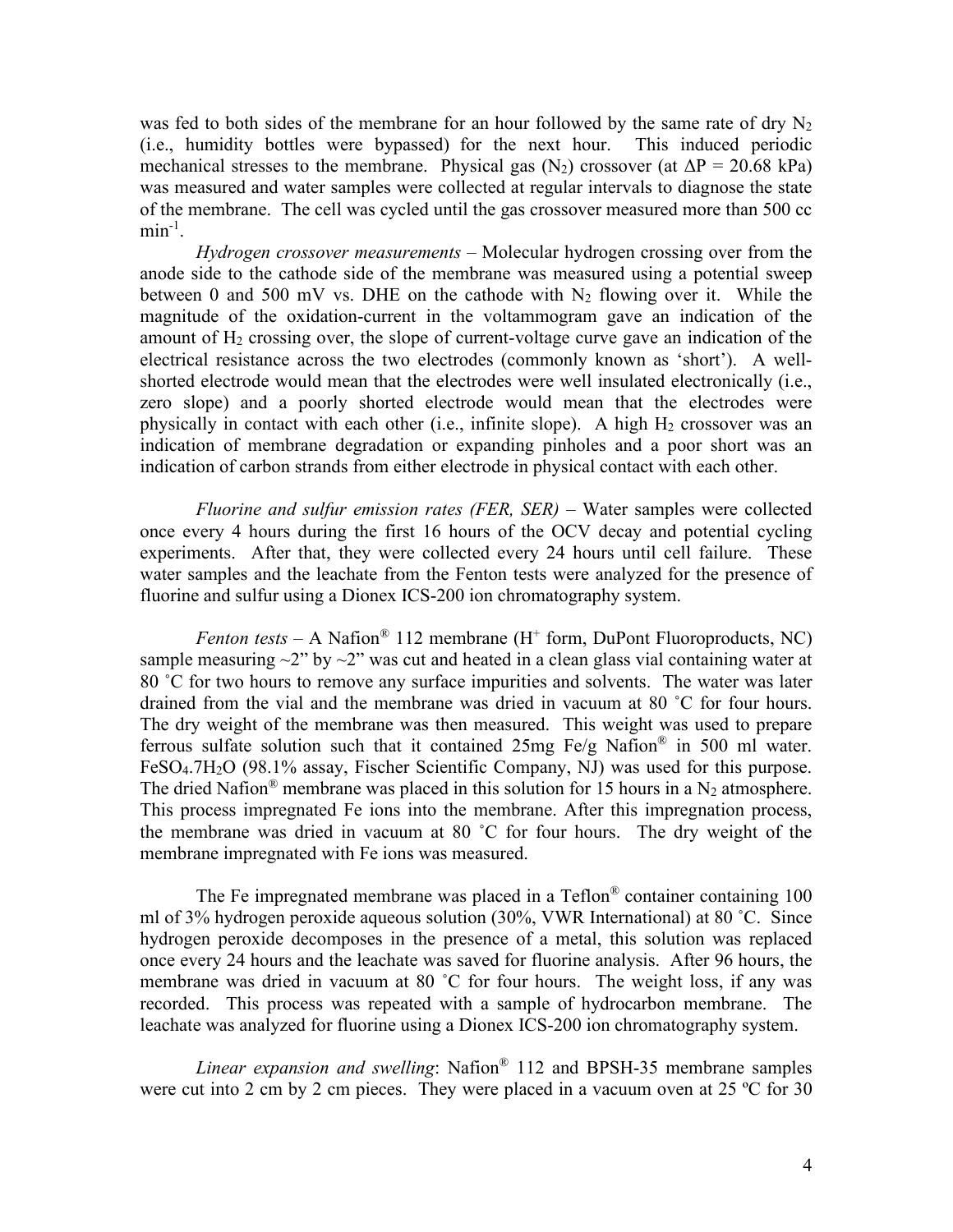minutes. Their initial dimensions were measured immediately after taking them out of the vacuum oven at 25 ºC using a Mitutoyo digital caliper (i.e., length, width) and screw gauge (thickness). The membrane samples were then immersed in water at 25 ºC and left there for 30 minutes. The samples were then taken out and their dimensions were measured again and recorded. The samples were then placed in boiling water for a period of 10 minutes and their dimensions recorded afterwards. The increase in thickness due to swelling was estimated by subtracting the measured thickness after boiling at 80 ºC from the initial thickness measured at 25 ºC.

#### **Results and Discussion**

*Chemical Stability* – Figure 1 shows % weight loss and % fluorine emission after Fenton tests on Nafion® 112 and BPSH-35 membranes. Percent fluorine emission is defined as the ratio of fluoride ions measured in the leachate solution to the original amount of fluorine in the Nafion<sup>®</sup> 112 membrane sample. Nafion<sup>®</sup> 112 sample showed much higher chemical stability and lost 16% (by weight) after 96 hours. For the Nafion<sup>®</sup> 112 sample, the weight loss estimated by gravimetric procedure correlated well with fluorine content from the leachate within the timescale of this experiment (i.e. initial stages of degradation). For this, approximately two thirds of membrane (by weight) was assumed to be fluorine. For example, the estimated weight loss based on the measured fluoride ion concentration in the leachate was 14.6% after 96 hours. This is in accordance with previously observed<sup>[17](#page-20-16)</sup> stability of Nafion<sup>®</sup> membrane in Fenton solution test media. BPSH-35 turned yellow soon after the start of the Fenton test and split into pieces after 16 hours. The sample disintegrated completely after 24 hours. In order to obtain a measurable weight loss from the Fenton tests on BPSH-35 samples, the impregnation loading was systematically reduced coupled with a reduction in the concentration of  $H_2O_2$  solution. At 1 mg FeSO<sub>4</sub>/g membrane loading, 4.75% weight loss was observed after 4 hours. BPSH-35 samples with no impurity impregnation also disintegrated in  $3\%$  H<sub>2</sub>O<sub>2</sub> solution after 125 hours.

[Figure 2](#page-8-0) shows the result of the OCV decay test on a Pt/KB coated Nafion® 112 membrane operating on  $H_2/O_2$  at 25% relative humidity for three different temperatures. The inset shows membrane life as a function of temperature at 25% relative humidity operation with  $H_2/O_2$  feed. The open-circuit voltage profiles have spikes because the cell was periodically stopped for performing hydrogen crossover measurements. Since these diagnostics involved scanning the cathode between 50 and 1150 mV vs. DHE, they resulted in the reduction of Pt oxides to Pt on the cathode. This temporary increase in the availability of metallic Pt increased the open-circuit potential when the OCV decay test was resumed. The voltage decayed back to the voltage prior to interruption once oxides were reformed. The overall OCV decay rates were found to be independent of the number of times the cell was stopped for diagnostics. The cell operating at 120 °C failed in less than 25 hours while the cells operating at 100  $\degree$ C and 80  $\degree$ C failed respectively after 56 and 498 hours.

[Figure 3](#page-8-1) shows the result of the OCV decay test on a Pt/KB coated Nafion® 112 membrane operating on  $H_2/O_2$  at 100 °C for three different gas humidities. The cell operating at 25% RH failed after 56 hours while the cells operating at 50% and 75% RH failed after 75 and 175 hours respectively. Healy et al.<sup>11</sup>, Knights et al.<sup>[18](#page-20-17)</sup>, and Endoh et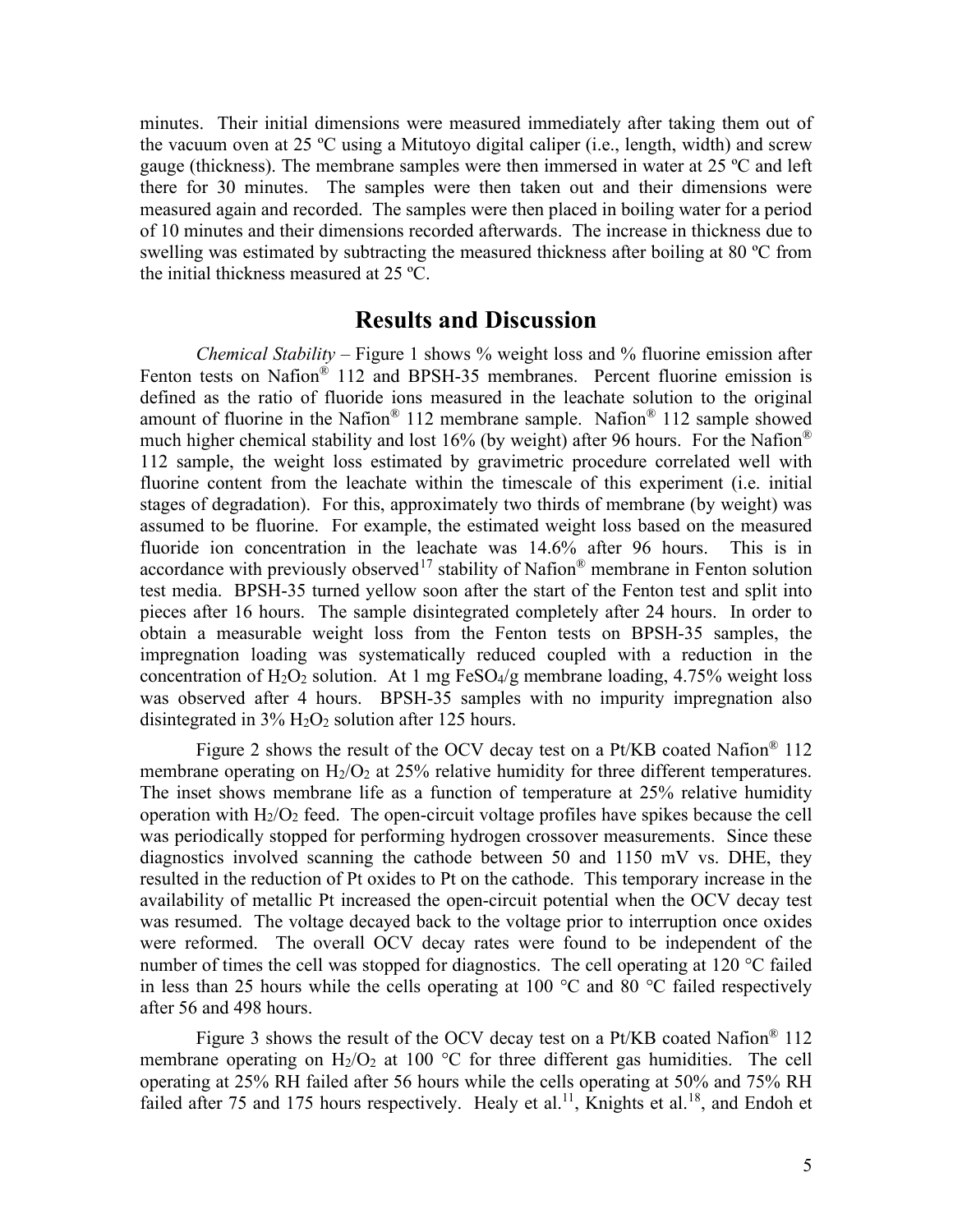<span id="page-5-1"></span><span id="page-5-0"></span>al.[19](#page-20-18) all observed higher degradation under low humidity conditions. Data trends from [Figure 3](#page-8-1) and [Figure 2](#page-8-0) indicate that membrane degradation significantly increases when a combination of high temperature and low humidity conditions exist. At least two phenomena explain this behavior: (1) the water dependent glass transition temperature of Nafion<sup>®</sup> and (2) the humidity and temperature dependent peroxide formation rates as reported earlier.<sup>[20](#page-20-19), [21](#page-20-20)</sup> Nafion<sup>®</sup> is a homopolymer and exhibits three glass-transitions according to Yeo and Eisenberg<sup>[22](#page-21-0)</sup>: an  $\alpha$  transition at 111 °C due to the movement of the PTFE backbone, a β transition at 23 °C due to the relaxation of the ionic regions and a  $\gamma$ transition at  $-110$  °C due to local short range motions of fluorocarbons in the PTFE backbone. Later findings by Kyu and Eisenberg<sup>[23](#page-21-1)</sup> on the sensitivity of the  $\alpha$  peak to the change in the water content of the membrane suggest that this assignment of  $\alpha$  and  $\beta$ peaks be reversed. This humidity dependent  $\alpha$  transition plays an important role in the viscoelastic behavior and hence the glass transition temperature of Nafion®. The lower the water content, the lower the glass transition temperature with completely dry Nafion<sup>®</sup> approaching the reported  $T_{g,a} = 111 \text{ °C}$ . Furthermore, X-ray diffraction (XRD) studies of Nafion® showed that the characteristic peak (18º diffraction angle) greatly diminished under low humidification conditions<sup>[24](#page-21-2)</sup>, suggesting low humidification could decrease the crystallinity of Nafion®.  $O_2$  and  $H_2$  diffusion coefficients for completely dry Nafion® membrane were reported by Sakai et al.<sup>[25](#page-21-3)</sup> to be two orders of magnitude greater than that for fully humidified Nafion® membrane. Haug et al measured gas permeabilities across Nafion<sup>®</sup> as a function of temperature and relative humidity<sup>[26](#page-21-4)</sup>. According to them, the oxygen permeability across Nafion® decreased by 50% when relative humidity was decreased from fully saturated to 25%. Therefore, the initial lower OCV at lower humidity conditions is due to gas crossing the membrane and depolarizing the opposite electrode. The relatively faster OCV decay at lower humidity conditions is due to increased rate of  $H_2O_2$ <sup>[20](#page-5-0)</sup> OH<sup>•</sup> and OOH<sup>•[27](#page-21-5)</sup> generation at lower humidity conditions, which accelerate membrane degradation resulting in performance decay. The  $H_2O_2$ selectivity in oxygen reduction reaction (ORR) was found to increase with decrease in water activity (decrease in humidity).<sup>[20,](#page-5-0) [21](#page-5-1)</sup>

<span id="page-5-2"></span>The OCV decay profiles show two slopes: (1) a slow decay followed by (2) a rapid fall. The slow decay in the OCV is due to material loss from the membrane and its gradual thinning. The rapid fall in the OCV is due to (1) pin-hole formation resulting in extremely high gas crossover rates and/or (2) shorting between carbon electrodes due to complete loss of membrane mass. Evidence for the former can be seen in [Figure 5](#page-8-2) where the rapid fall in the OCV coincides with rise in hydrogen crossover current. The difference between the former and the latter slopes was more pronounced at lower humidities. The OCV decay rate was measured as the ratio of the difference between the initial OCV and the OCV prior to the rapid fall to the time between these two OCVs. The OCV decay rates are summarized in [Table 1](#page-10-0) for different temperatures and relative humidities. At 100 °C and 25% RH operation, the OCV decay rate measured from a BPSH-35 cell [\(Figure 5\)](#page-8-2) is approximately three times lower than a similar Nafion® 112 cell.

[Figure 5](#page-8-2) and [Figure 6](#page-8-3) show the comparison between the performances of Nafion<sup>®</sup> 112 and BPSH-35 membranes during the OCV decay experiment and potential cycling experiments, respectively, at 100 °C and 25% relative humidity conditions. Only the OCV data is shown for the case of potential cycling test in [Figure 6.](#page-8-3) The OCV decay rate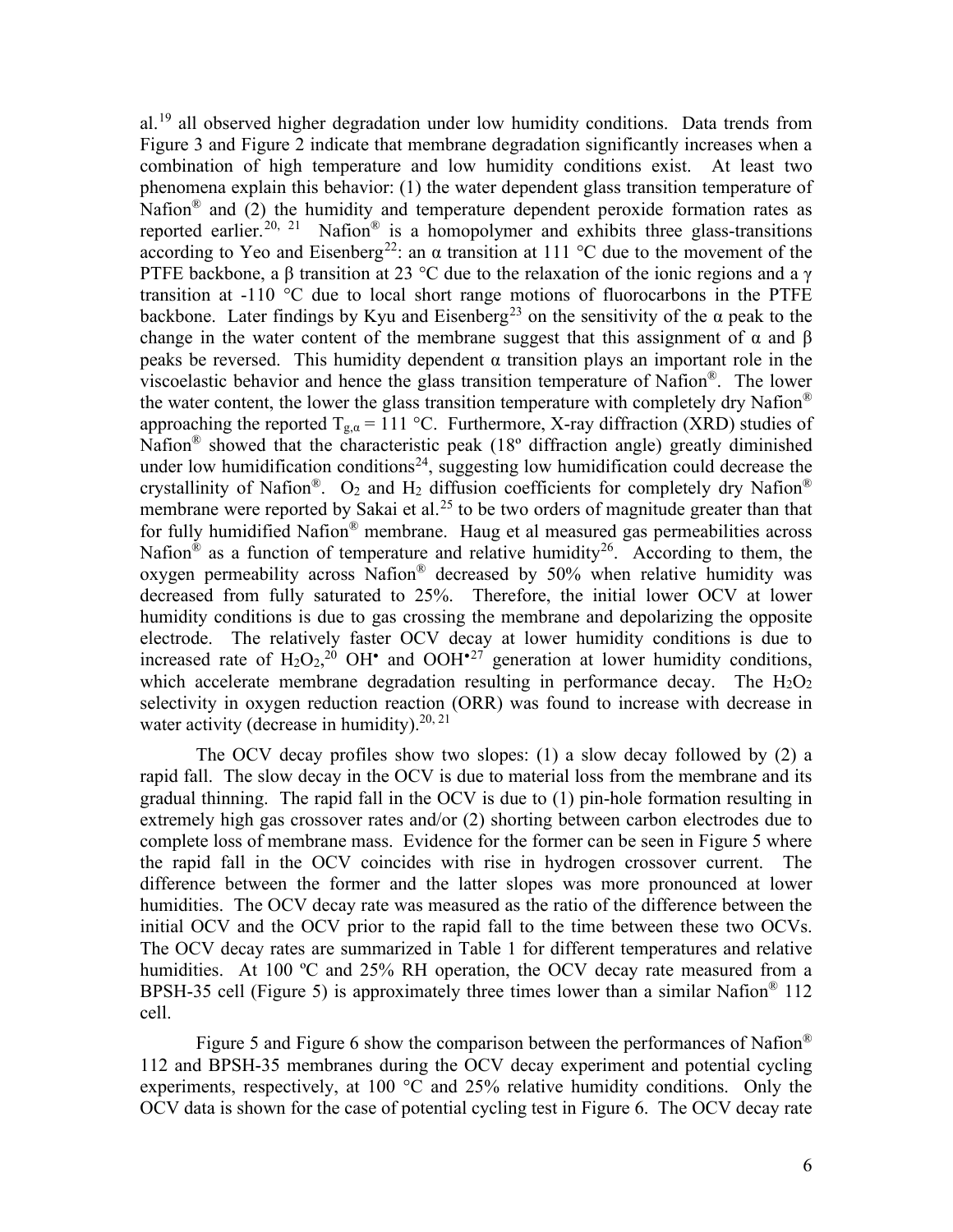of BPSH cell was less than that of Nafion® 112 cell in both cases. Unlike the OCV decay test, there is no rapid fall in the OCV at any point during the potential cycling tests. At 100 ºC and 25% RH operation, Nafion® 112 lasted three times (~175 hours) longer during the potential cycling test than during the OCV decay test (~60 hours). This result seems counter-intuitive because potential cycling should degrade the cell faster than maintaining at open circuit potential. Potential cycling an oxygen cathode create potentials that favor peroxide formation, i.e., the cathode routinely experiences potentials in the 0.4-0.7 V vs. NHE window. Also unlike the OCV decay test, potential cycling eliminates continuous passivation of Pt, i.e., less PtO- and PtOO- leads to more Pt dissolution thereby increasing the concentration of  $Pt^{2+}$  in the cathode. However, during potential cycling, water production at the cathode during load intervals increases the local water activity. This increase in local water activity decreases both peroxide production and Pt dissolution. Secondly, potential cycling interrupts oxygen crossover to the anode because oxygen is consumed during load intervals. Therefore the net flux of  $O_2$  to the anode side would be lower during potential cycling than during the OCV decay test. Lower  $O_2$  flux would mean lower peroxide production at the anode. Thirdly, the cathode experiences lesser time at Pt dissolution potentials. Comparison between these two membranes in terms of  $H_2$  crossover across the membrane is also shown in these figures. Similar to the OCV decay profile, the  $H_2$  crossover current also do not show a sudden increase at any time during the potential cycling test.

The OCV decay rate of a cell is a measure of the chemical stability of its MEA. The membranes typically fail during the OCV decay test due to material loss resulting in overall thinning of the membrane or pinhole formation, both of which cause gas crossover and electrical shorting. The total fluorine and sulfur emission rates, defined as the ratio of total moles of fluorine or sulfur emitted to the total membrane life, exhibits linear dependence versus temperature at low humidity operation. Both gas crossover and electrical shorting lead to a drop in the OCV. The loss of fluorine and sulfur as measured in the exhaust water [\(Figure 4\)](#page-8-4) confirm that the Nafion® membrane is losing mass and post-test images from the cycling tests [\(Figure 7\)](#page-9-0) reveal that significant thinning occurred to the Nafion<sup>®</sup> membrane during these accelerated tests. Nafion<sup>®</sup> 112 lost 30  $\mu$ m (60%) of its thickness in 100 hours of potential cycling between open circuit and 25 mA cm<sup>-2</sup> at 100 ºC and 25% RH. However, BPSH-35 membrane did not thin during the same test for over 300 hours. Sulfur emission from BPSH-35 cell was very insignificant and their measurement was discontinued. It is very clear from these in-cell accelerated chemical stability tests that BPSH-35 outperforms Nafion® 112. Though Fenton tests indicate that the BPSH-35 membranes degrade strongly in the presence of trace iron contamination, they don't translate to their stability in the OCV decay tests. Conversely, good chemical stability exhibited by Nafion<sup>®</sup> 112 membranes during Fenton tests did not translate to their in-cell stability. Details of Fenton test applicability and its discrepancy with in-cell accelerated membrane degradation tests are explained elsewhere.<sup>[28](#page-21-6)</sup>

If the membrane degradation occurs via peroxy-radical attack, as reported by Cleghorn et al.<sup>[29](#page-21-7)</sup>, then the reason for the above performances could be because of the gas permeation properties of these membranes. Oxygen permeability, measured using electrochemical monitoring technique, is much higher for a Nafion<sup>®</sup> 112 membrane than a BPSH-35 membrane of equivalent thickness. This is shown in [Figure 8.](#page-9-1) Gas permeation property of a membrane has two major implications to its durability in a PEM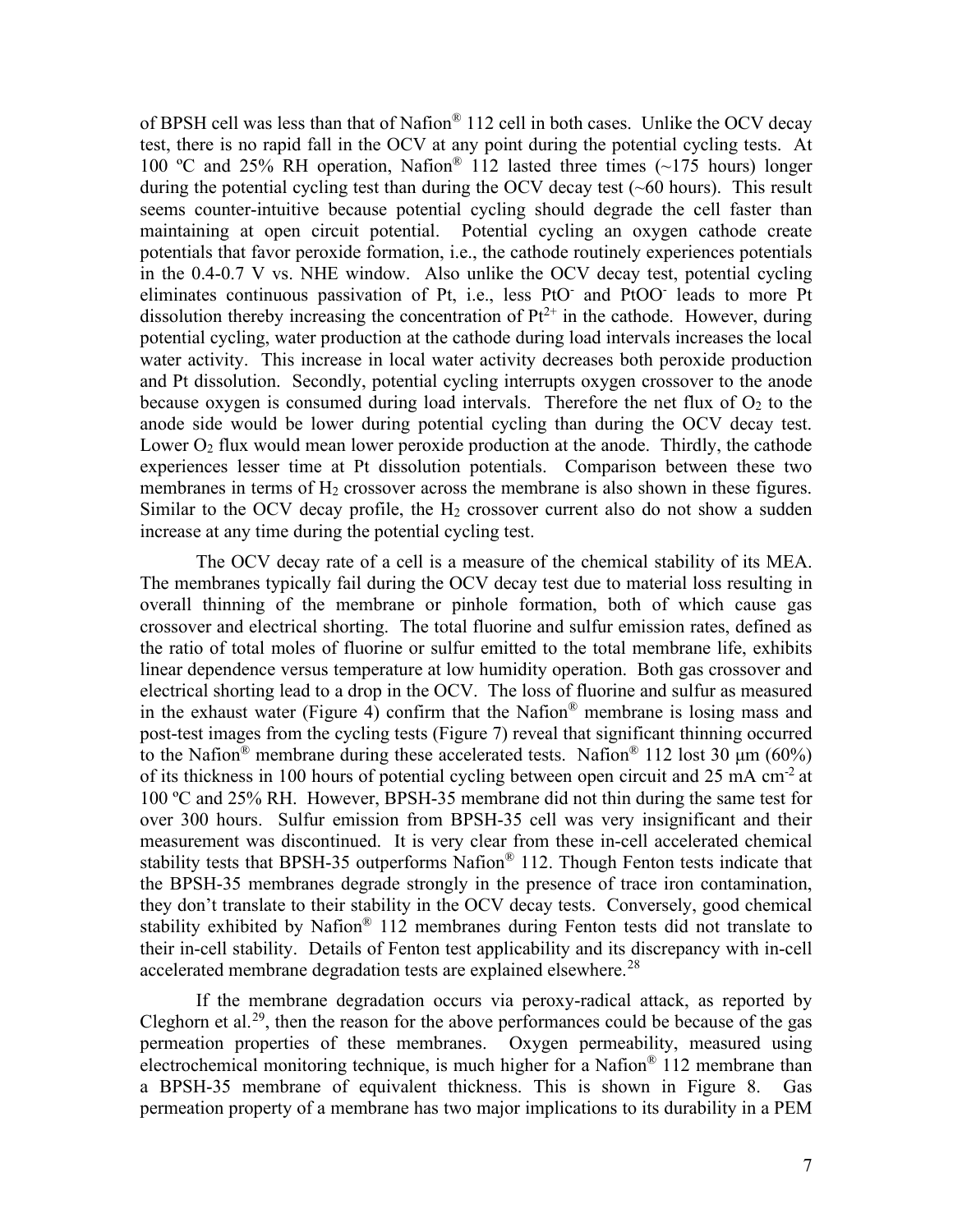fuel cell – the transport of oxygen from the cathode side to the anode side and the transport of hydrogen from the anode side to the cathode side of a fuel cell. While the former affect hydrogen peroxide production the latter plays a significant role in Pt deposition inside the membrane.

H2O2 formation occurs at the anode at OCV conditions because of the existence of a favorable local potential  $\sim 0$  V vs. NHE) and at both anode and cathode at load conditions. Since oxygen crossover rates are about 11 times lower for a BPSH-35 membrane compared to Nafion<sup>®</sup> 112 membrane, with the anode catalyst being the same, the former produces 11 times lower peroxide at its anode side than the latter at all conditions. It was shown earlier<sup>20</sup> that  $H_2O_2$  formation in a fuel cell is very sensitive to humidity and temperature. This partly explains why Nafion<sup>®</sup> 112 showed poor chemical stability during in-cell tests at high temperatures and lower humidities.

Secondly, lower hydrogen transport from the anode side to the cathode side affects Pt deposition in the membrane. At high potentials normally experienced at the cathode during OCV conditions, Pt dissolves<sup>[30](#page-21-8)</sup> from the support as  $Pt^{2+}$  and diffuses into the membrane because of concentration gradient. Molecular  $H_2$  crossing over from the anode side acts as a reductant and reduces the  $Pt^{2+}$  species chemically, which results in the chemical deposition of metallic Pt inside the membrane<sup>[31](#page-21-9)</sup>. Similar chemical platinization of Nafion<sup>®</sup> have been reported earlier by Fedkiw et al.<sup>[32,](#page-21-10) [33](#page-21-11)</sup> and Takenaka et al.<sup>[34](#page-21-12)</sup> The presence of Pt inside the membrane catalyzes the formation of hydroxyl radicals<sup>[27](#page-5-2)</sup> which attack the membrane<sup>35</sup>. Assuming the rates of Pt dissolution and  $Pt^{2+}$ migration are same for both BPSH-35 and Nafion<sup>®</sup> 112 membranes, the former owing to its lower  $H_2$  crossover has lower concentration of Pt inside the membrane than the latter.

*Mechanical Stability* – Mechanical stability of the membranes was tested by alternating completely dry feed gas and fully saturated (100% RH) feed gas at 1 hour intervals. The membranes swell when soaked in water and shrink during drying. The repeated swelling and contraction experienced by the membrane during RH cycling induce mechanical stresses in the membrane, which may eventually lead to failure. [Figure 9](#page-9-2) shows gas crossover measured at 20.68 kPa at various time intervals during this RH cycling. Nafion<sup>®</sup> 112 showed lower gas crossover and hence better mechanical stability than BPSH-35 membrane. This is in accordance with Mathias et al.<sup>[36](#page-21-14)</sup>, who reported higher mechanical stability for an improved PFSA and Nafion® 112 membranes than an aromatic hydrocarbon membrane based on RH cycling between 0% and 150% at 80 ºC. BPSH membrane's increased expansion and contraction compared to Nafion® 112 during wet-up and dry-out cycles caused its failure. The failed BPSH-35 membranes had cracks along the edge of the gasket-membrane interface, where the stresses were maximal during expansion and contraction during RH cycling. Linear expansion in all three dimensions between completely dry and wet conditions was measured for Nafion® and BPSH membranes and is tabulated in [Table 2.](#page-10-1) The in-cell and out-of-cell results were consistent.

# **Conclusion**

*In situ* chemical and mechanical stabilities and their dependence on temperature and humidity must be considered when evaluating membranes for PEM fuel cells. Though BPSH membranes showed poor chemical stability in *ex situ* Fenton tests, they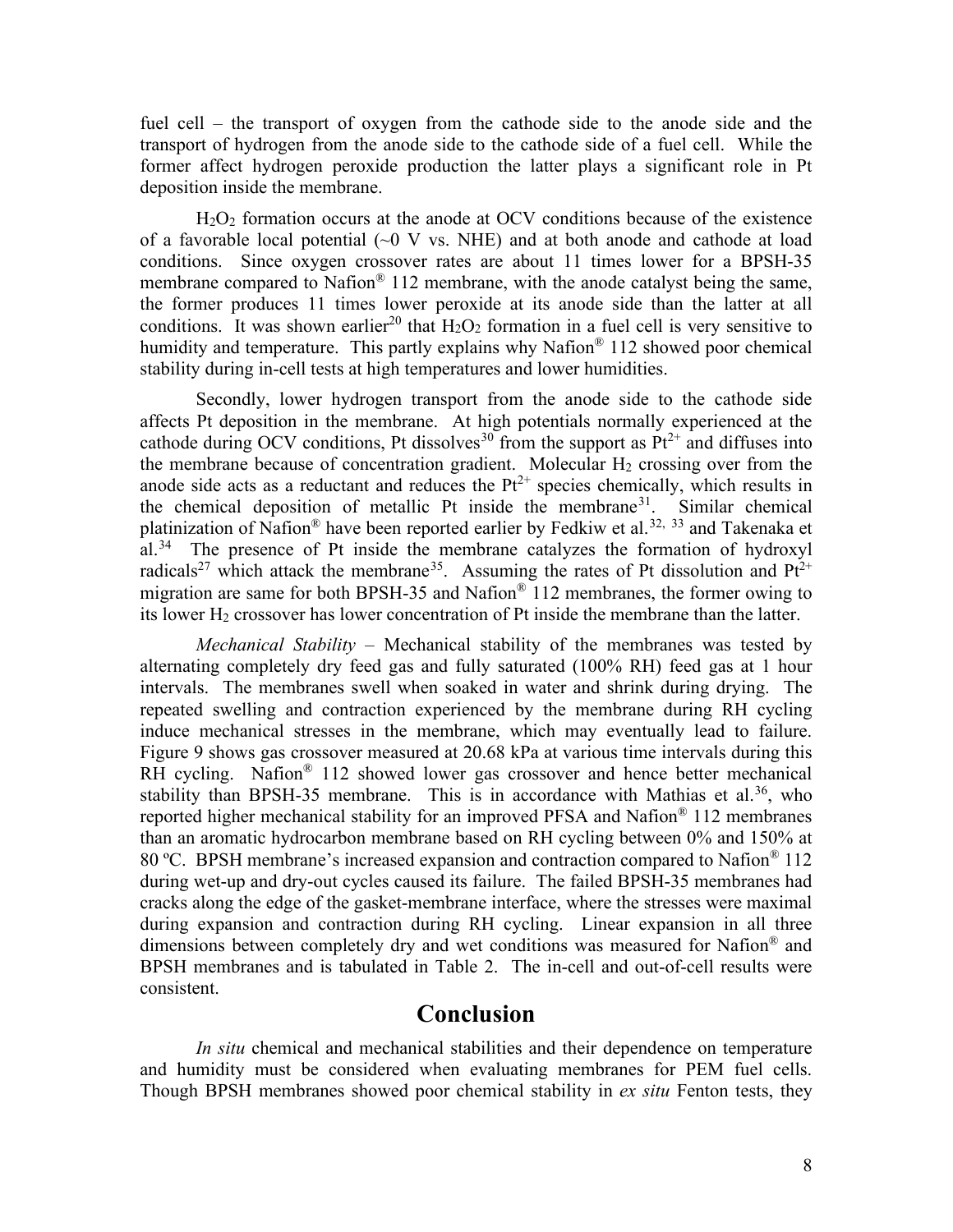outperformed Nafion® 112 membranes in OCV decay and potential cycling tests with H2/O2 in fuel cell conditions. The superior *in situ* chemical stability exhibited by BPSH membranes is partly because of their lower gas crossover rates than Nafion<sup>®</sup> 112 membranes. Gas permeation property plays a very important role in membrane durability. Lower oxygen crossover rates to the anode results in lower anode peroxide formation rates; and lower hydrogen crossover rates to the cathode results in lesser Pt deposition inside the membrane. Though the correct mechanism for membrane degradation is not entirely known, the process seems to be a strong function of gas humidity and local water activity. Gas humidity affects the mechanical durability of the membranes especially if the fuel cell operation calls for frequent start-stop cycles. The frequent wet-up and dry out cycles cause mechanical stresses on the membrane. It is desirable for a membrane to have lower water uptake, which translates to better dimensional stability.

## **Acknowledgement**

The US Department of Energy supported this work under contract number DE-FC36-02Al67608, for which the authors are grateful. The authors thank Professor James E. McGrath and his group at Virginia Polytechnic Institute and State University, Blacksburg, VA, for providing the hydrocarbon (BPSH-35) membranes; Dr. Ned Cipollini (United Technologies Research Center, Hartford, CT) for MEA development; Barbara LeTournea (UTRC) for MEA fabrication; Mr. Michael E. Fortin for fuel cell tests and RH cycling experiments; Ms. Darlene S. Mokrycki for water analysis, Mr. Paul Plasse for GDM fabrication and Ms. Shruti Modi for Fenton tests.

## **List of Figures**

Figure 1: Percent weight loss and fluorine emission (FE) obtained from Fenton tests on BPSH and Nafion<sup>®</sup> membranes after 24 and 96 hours respectively.

<span id="page-8-0"></span>Figure 2: Open circuit voltage decay for Nafion<sup>®</sup> 112 MEA operating on  $H_2/O_2$  and 25% RH at 80 °C, 100 °C and 120 °C. Inset: Nafion<sup>®</sup> 112 MEA life at OCV decay tests until failure (i.e.,  $OCV \le 0.8$  V) at 25% RH for various temperatures.

<span id="page-8-1"></span>Figure 3: Open circuit voltage decay for Nafion<sup>®</sup> 112 MEA operating on  $H_2/O_2$  at 100 °C and 150 kPa for the following inlet gas humidities: 25%, 50% & 75% RH. Inset: Nafion<sup>®</sup> 112 MEA life at OCV decay tests till failure (i.e., OCV  $\leq$  0.8 V) at 100 °C for different relative humidities.

<span id="page-8-4"></span>Figure 4: Total average fluorine [●] and sulfur [○] emission rates for a Nafion® 112 membrane during open circuit voltage decay as a function of temperature.

<span id="page-8-2"></span>Figure 5: Open circuit voltage decay  $(\square, \square)$  and hydrogen crossover current ( $\bullet$ ,  $\triangle$ ) for Nafion<sup>®</sup> 112 ( $\Box$ ,  $\bullet$ ) and BPSH ( $\Box$ ,  $\blacktriangle$ ) membranes at 100 °C and 25% inlet gas relative humidity.

<span id="page-8-3"></span>Figure 6: Open circuit voltage  $(\square, \square)$  and hydrogen crossover current  $(\bullet, \triangle)$  for Nafion<sup>®</sup> 112 ( $\Box$ ,  $\bullet$ ) and BPSH ( $\blacksquare$ ,  $\blacktriangle$ ) membrane during potential cycling (duty cycle = 0.5) between open circuit and 25 mA cm<sup>-2</sup> (1 minute each) at 100 °C, 150 kPa and 25% RH on  $H<sub>2</sub>/O<sub>2</sub>$ .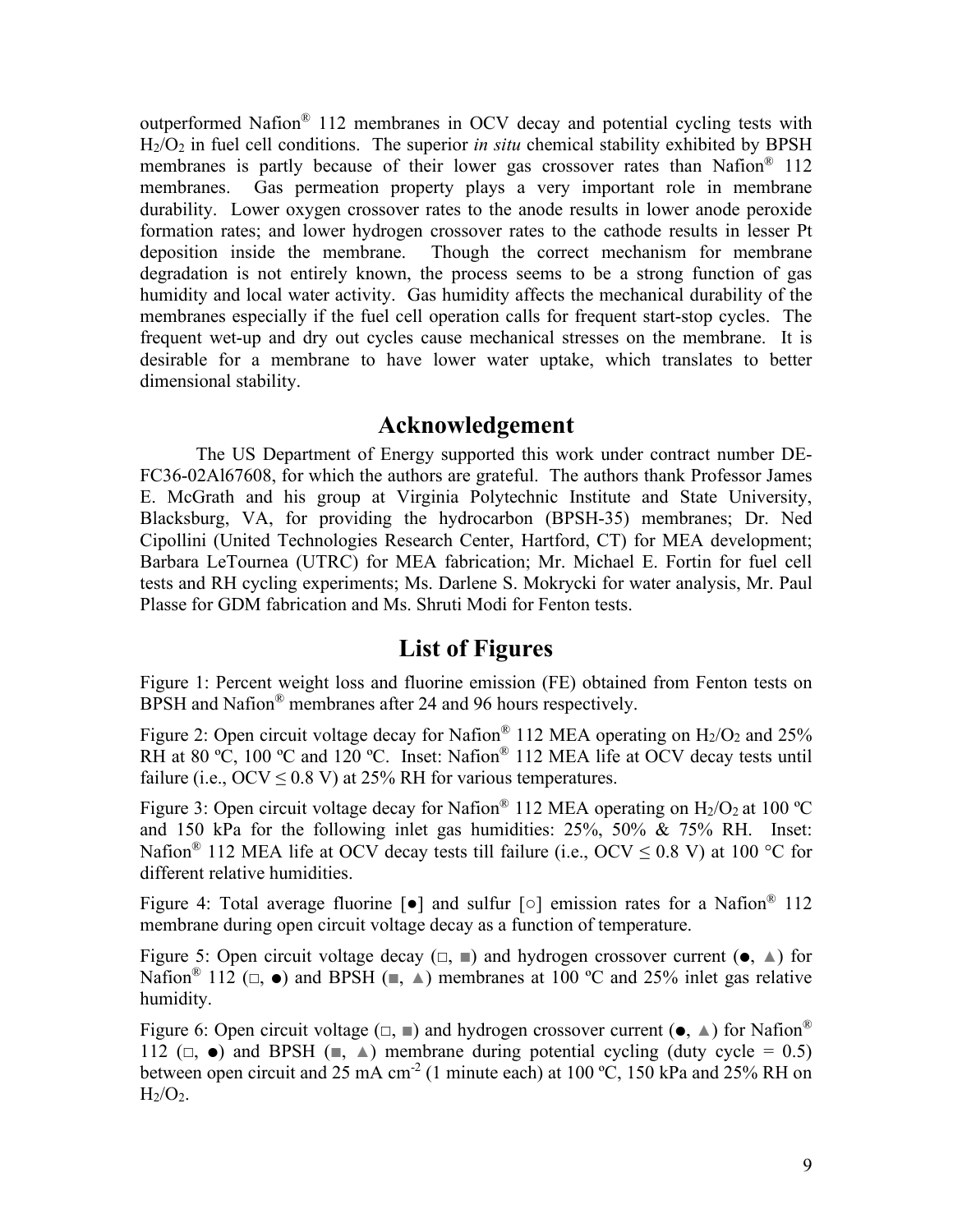<span id="page-9-0"></span>Figure 7: Post-test cross-sectional images of Nafion® and BPSH-35 MEA's. The MEAs were cycled between open circuit and  $25 \text{ mA/cm}^2$  for 1 minute each at 100 °C and 25% RH on  $H_2/O_2$ .

<span id="page-9-1"></span>Figure 8: Oxygen permeability rates for Nafion® 112 and BPSH membranes measured using the electrochemical monitoring technique at 25 °C for different oxygen partial pressures.

<span id="page-9-2"></span>Figure 9: Gas crossover at 20.68 kPa differential nitrogen pressure across the membrane measured during the humidity cycling test on Nafion® 112 and BPSH membranes. The relative humidity was cycled between 100% for one hour and 0% for one hour at 100 ºC and 150 kPa.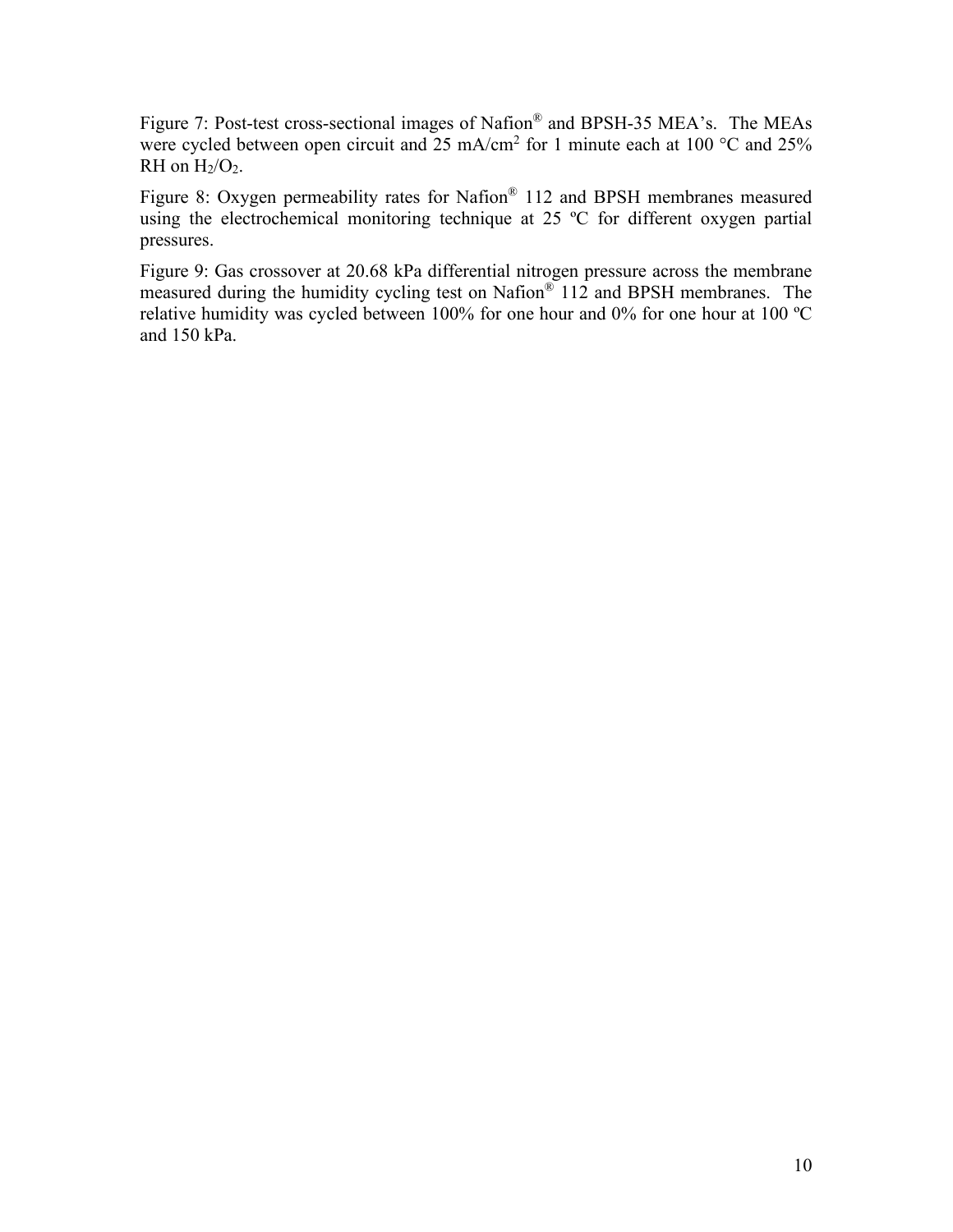| Membrane                | Temperature,<br>$\rm ^{o}C$ | % Relative Humidity | OCV decay rate, mV/h |
|-------------------------|-----------------------------|---------------------|----------------------|
| Nafion <sup>®</sup> 112 | 80                          | 25                  | 0.358                |
|                         | 100                         | 25                  | 1.82                 |
|                         |                             | 50                  | 1.064                |
|                         |                             | 75                  | 0.498                |
|                         | 120                         | 25                  | 4.02                 |
| BPSH-35                 | 100                         | 25                  | 0.507                |

<span id="page-10-0"></span>**Table 1:** Voltage decay rates for Nafion**®** 112 and BPSH-35 membranes measured during the OCV decay experiments.

<span id="page-10-1"></span>**Table 2:** Percent linear expansion in x, y and z directions for Nafion® 112 and BPSH membranes measured at 25 ºC and 1atm.

| Membrane                | Linear expansion      | Linear expansion                       | Swelling upon |
|-------------------------|-----------------------|----------------------------------------|---------------|
|                         | $x -$ direction, $\%$ | $y$ - direction, $\%$<br>boiling, $\%$ |               |
| $BPSH - 35$             | 25                    |                                        | 41.2          |
| Nafion <sup>®</sup> 112 | l ()                  | 3.1                                    | 11.4          |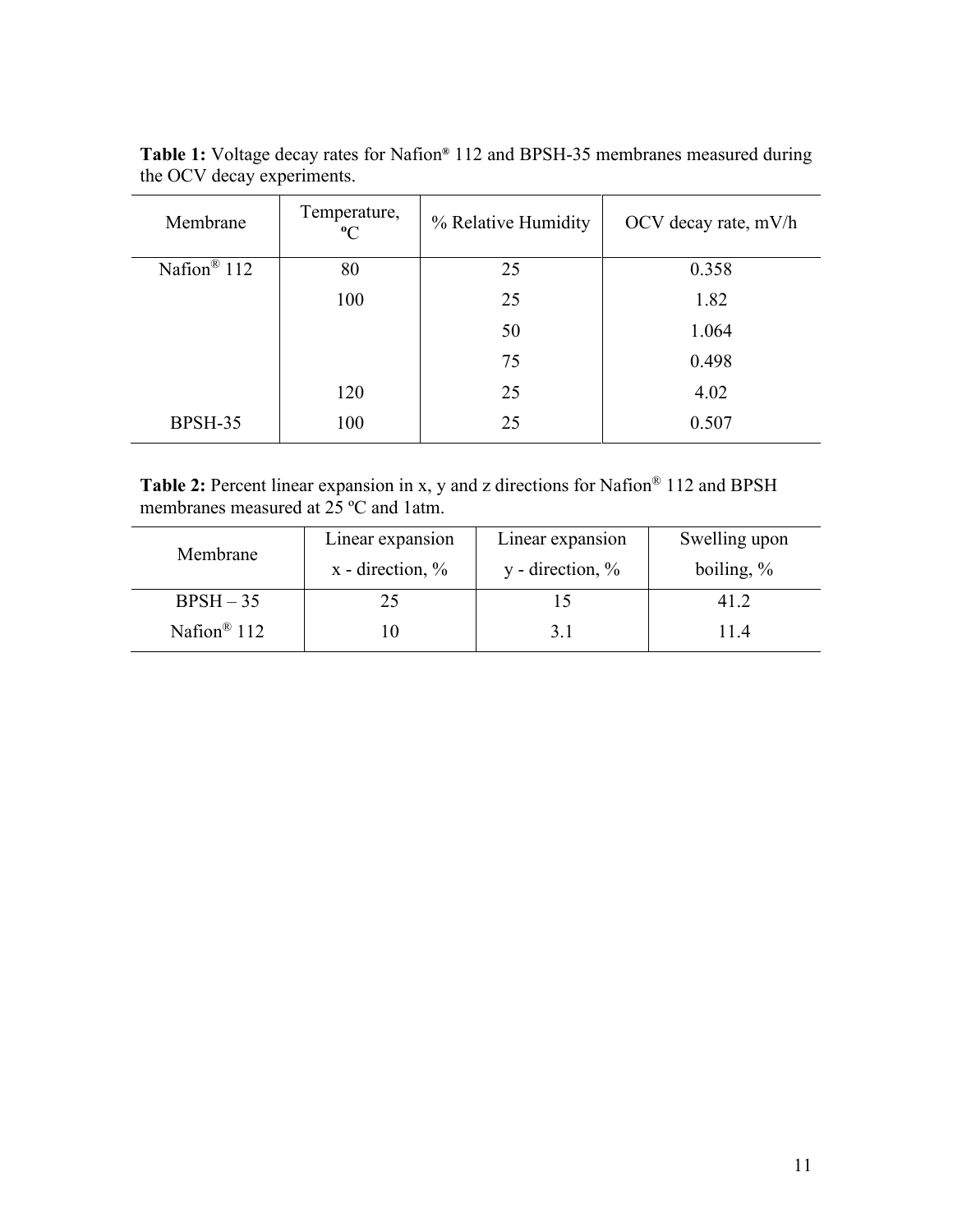

Figure 1: Percent weight loss and fluorine emission (FE) obtained from Fenton tests on BPSH and Nafion® membranes after 24 and 96 hours respectively.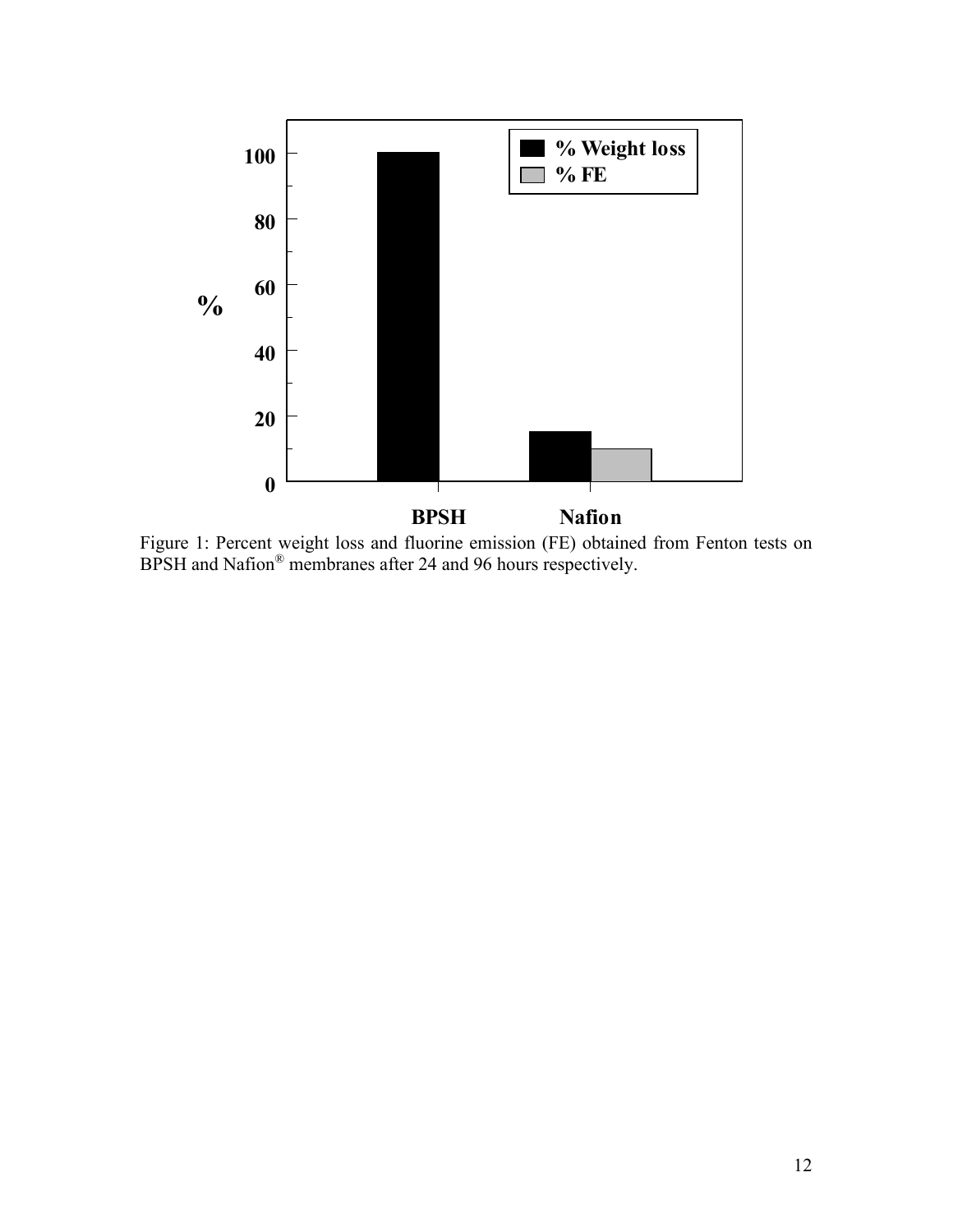

Figure 2: Open circuit voltage decay for Nafion<sup>®</sup> 112 MEA operating on  $H_2/O_2$  and 25% RH at 80 **º**C, 100 **º**C and 120 **º**C. Inset: Nafion® 112 MEA life at OCV decay tests till failure (i.e.,  $OCV \le 0.8$  V) at 25% RH for various temperatures.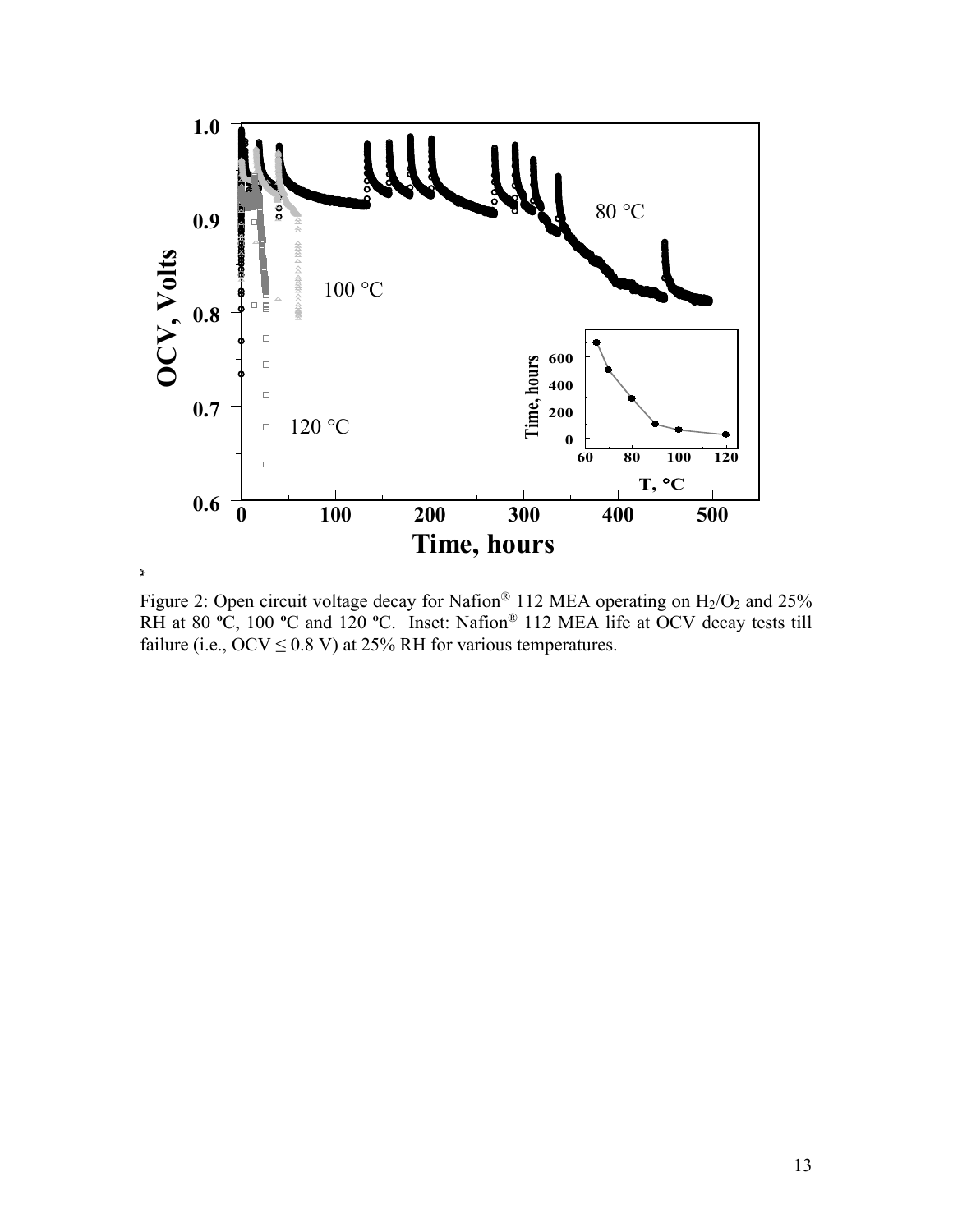

**Time, hours**

Figure 3: Open circuit voltage decay for Nafion® 112 MEA operating on H2/O2 at 100 **º**C and 150 kPa for the following inlet gas humidities: 25%, 50% & 75% RH. Inset: Nafion<sup>®</sup> 112 MEA life at OCV decay tests till failure (i.e., OCV  $\leq$  0.8 V) at 100 °C for different relative humidities.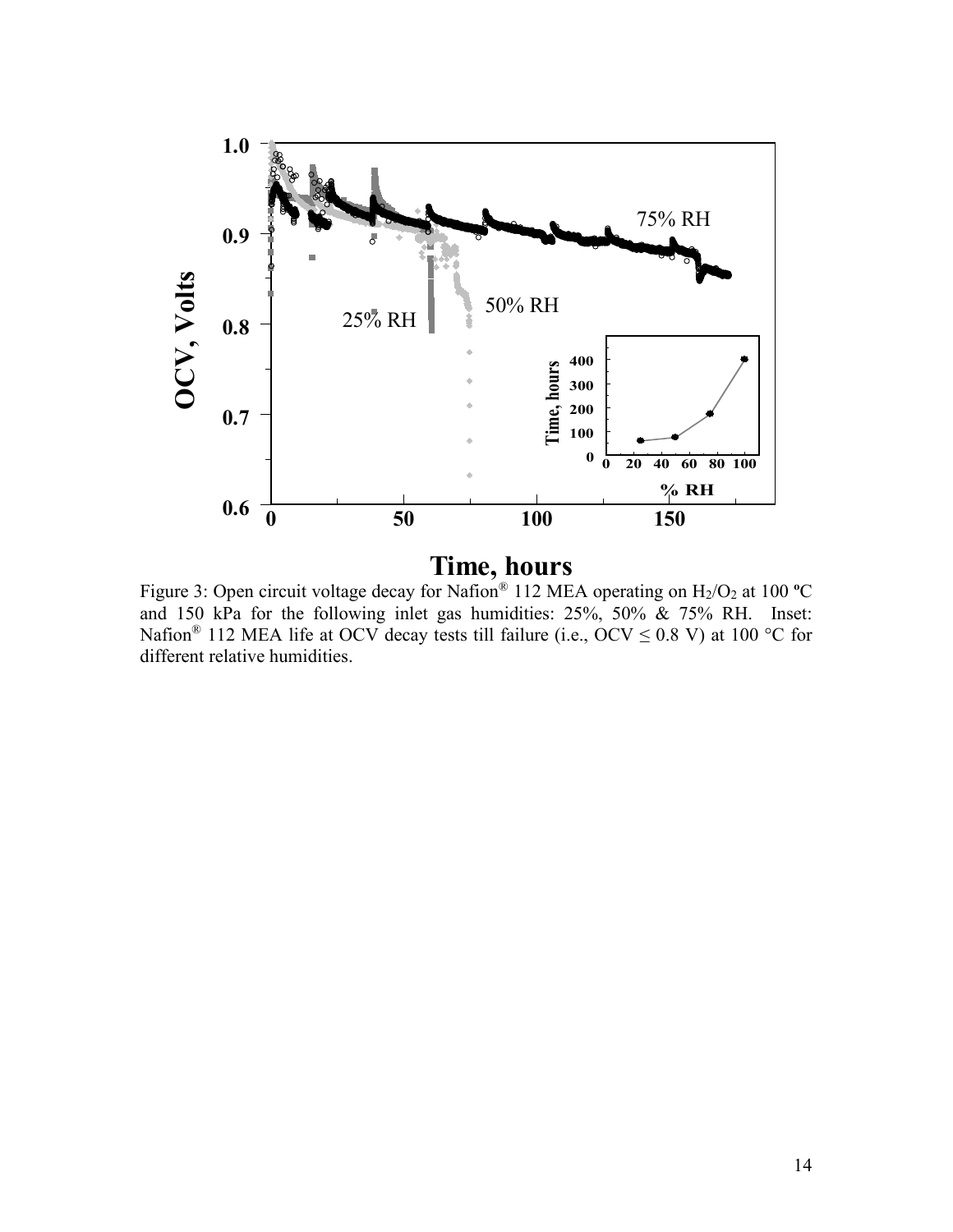

Figure 4: Total average fluorine  $\lceil \bullet \rceil$  and sulfur  $\lceil \circ \rceil$  emission rates for a Nafion<sup>®</sup> 112 membrane during open circuit voltage decay as a function of temperature. All three cells were operated at 25% RH.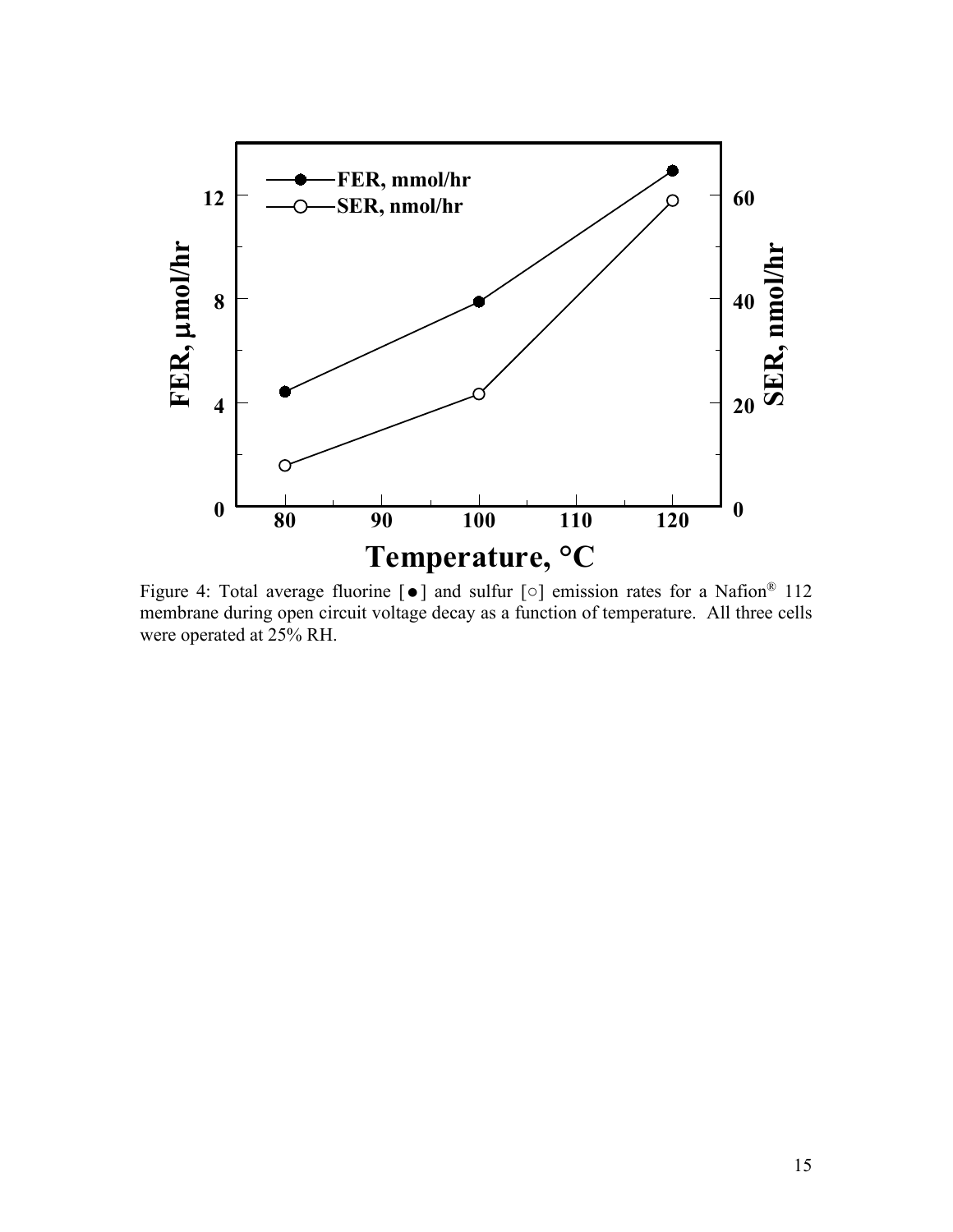

Figure 5: Open circuit voltage decay  $(\square, \square)$  and hydrogen crossover current  $(\bullet, \triangle)$  for Nafion<sup>®</sup> 112 ( $\Box$ ,  $\bullet$ ) and BPSH ( $\Box$ ,  $\triangle$ ) membranes at 100 °C and 25% inlet gas relative humidity.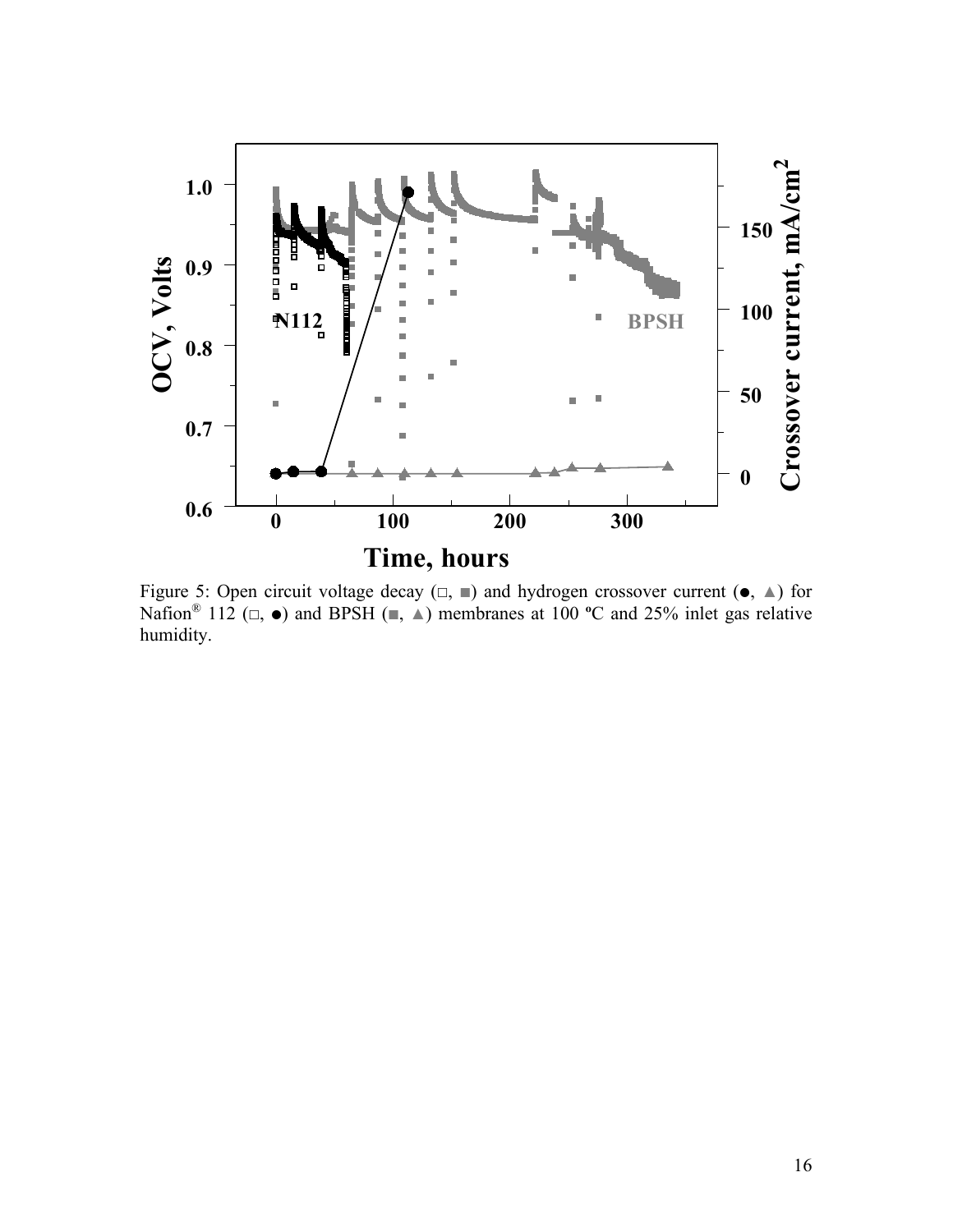

Figure 6: Open circuit voltage  $(\square, \square)$  and hydrogen crossover current  $(\bullet, \triangle)$  for Nafion<sup>®</sup> 112 ( $\Box$ ,  $\bullet$ ) and BPSH ( $\Box$ ,  $\triangle$ ) membrane during potential cycling (duty cycle = 0.5) between open circuit and 25 mA cm-2 (1 minute each) at 100 **º**C, 150 kPa and 25% RH on  $\mathrm{H}_2/\mathrm{O}_2.$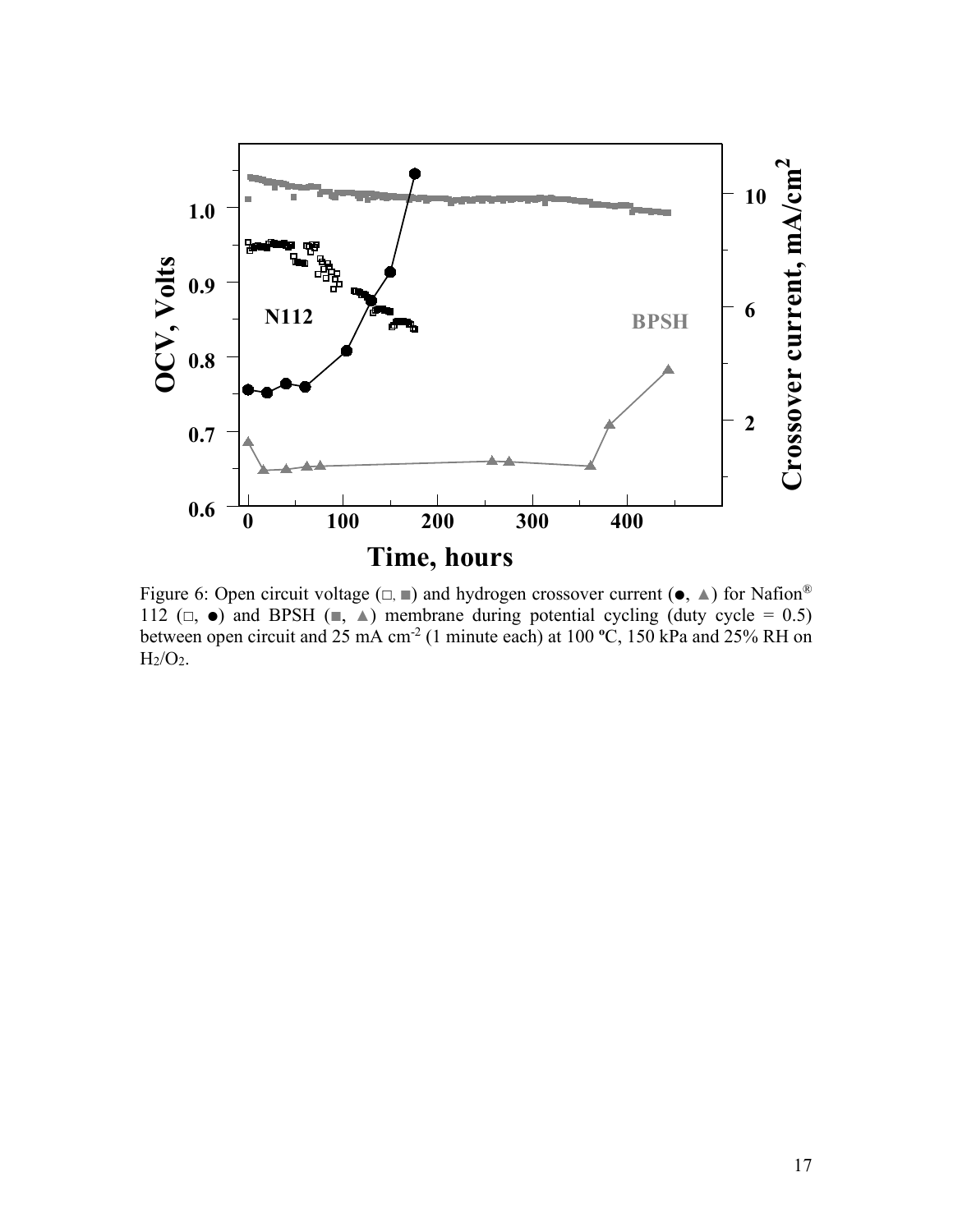

Figure 7: Post-test cross-sectional images of Nafion**®** and BPSH-35 MEA's. The MEAs were cycled between open circuit and 25 mA cm<sup>-2</sup> for 1 minute each at 100  $^{\circ}$ C and 25% RH on  $H_2/O_2$ .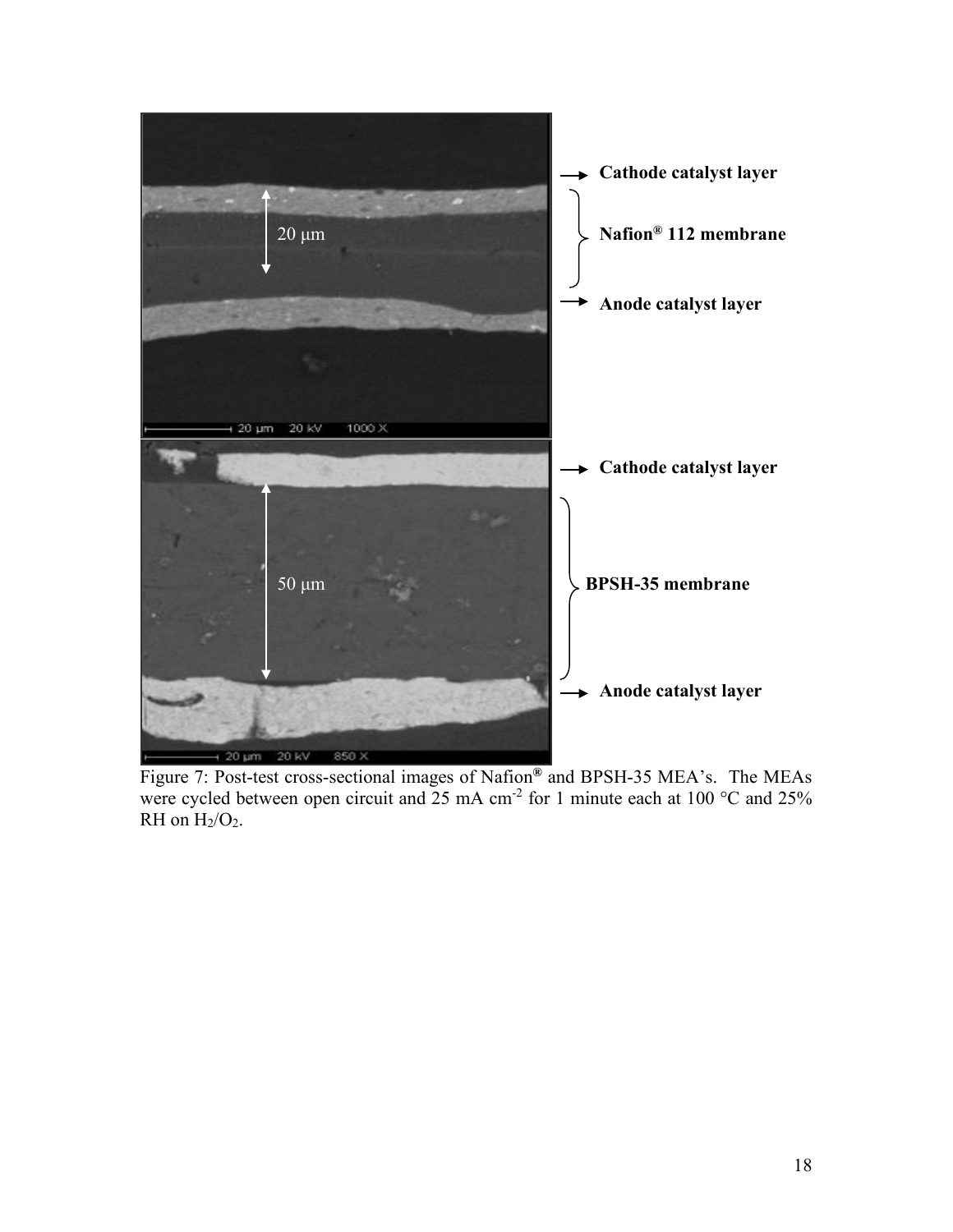

Figure 8: Oxygen permeability for Nafion® 112 and BPSH-35 membranes measured using the electrochemical monitoring technique at 25 **º**C for different oxygen partial pressures.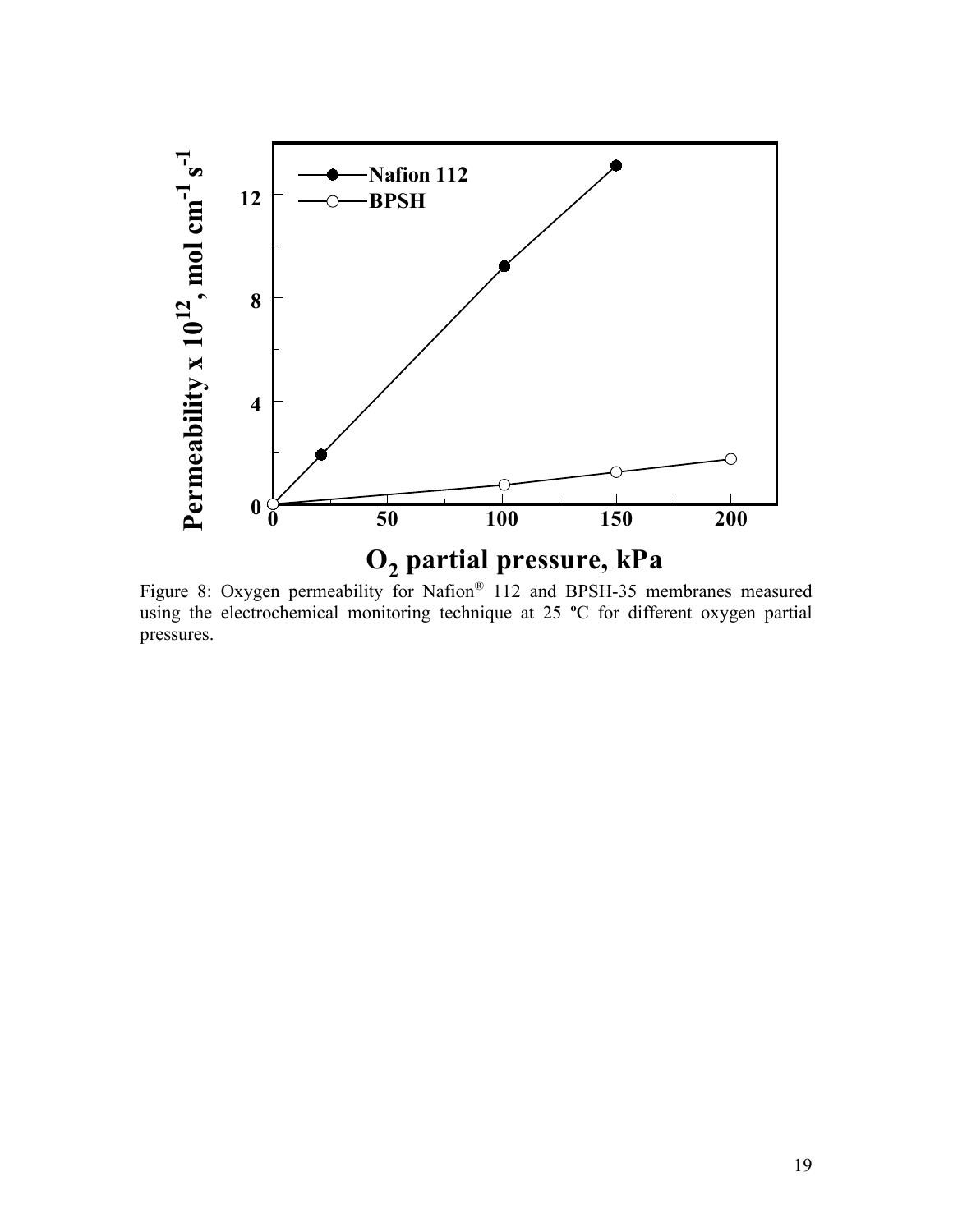

Figure 9: Gas crossover at 20.68 kPa differential nitrogen pressure across the membrane measured during the humidity cycling test on Nafion® 112 and BPSH membranes. The relative humidity was cycled between 100% for one hour and 0% for one hour at 100 ºC and 150 kPa.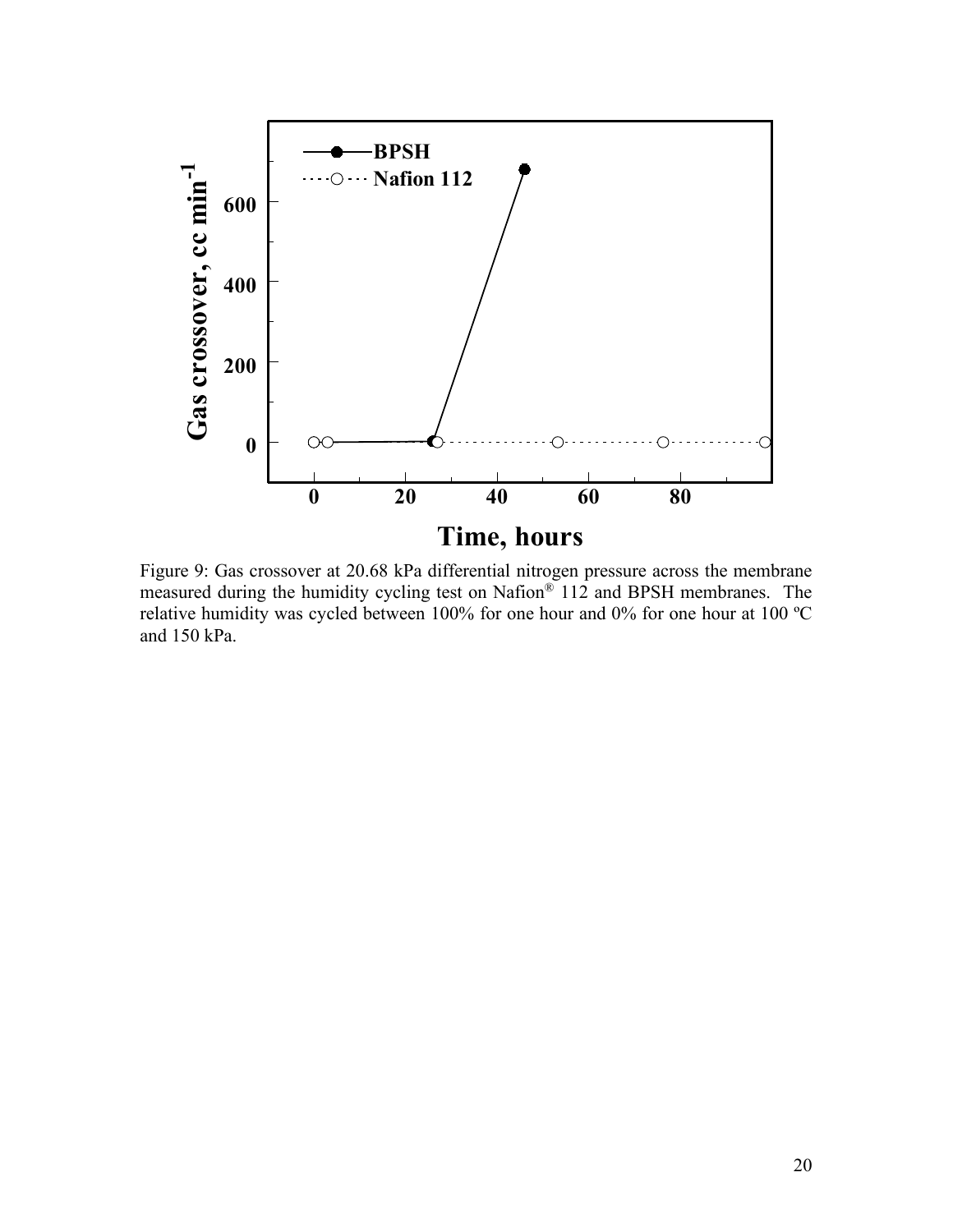# **References**

<span id="page-20-0"></span>1. <http://www.dupont.com/fuelcells/products/nafion.html>

<span id="page-20-1"></span>2. J. P. Meyers, "Development of High Temperature Membranes and Improved Cathode Catalysts", *DoE Hydrogen, Fuel Cells and Infrastructure Technologies Review*, May 2004.

<span id="page-20-2"></span>3 . M. A. Hickner, H. Ghassemi, Y. S. Kim, B. R. Einsla and J. E. McGrath, *Chem. Rev.,*  **104**, 4587 (2004).

<span id="page-20-3"></span>4. J. A. Kerres, *J. Membrane Sci.,* **185**, 3 (2001).

<span id="page-20-4"></span>5. J. J. Dumais, A. L. Cholli, L. W. Jelinski, J. L. Hedrick and J. E. McGrath, *Macromolecules*, **19**, 1884 (1986).

<span id="page-20-5"></span>6. A. Noshay and L. M. Robeson, *J. Applied Polymer Science*, **20**, 1885, (1976).

<span id="page-20-6"></span>7. F. Wang, M. Hickner, Y. S. Kim, T. A. Zawodzinski and J. E. McGrath, *J. Membrane Science*, **197**, 231 (2002).

<span id="page-20-7"></span>8. D. P. Wilkinson and J. St. Pierre, *Handbook of Fuel Cells – Fundamentals, Technology and Applications, Fuel Cell Technology and Applications,* **3**, Chapter 43, W. Vielstich, H. A. Gasteiger and A. Lamm, Editors, John Wiley and Sons, Ltd., West Sussex, England (2003).

<span id="page-20-8"></span>9. BPSH-35 membranes were obtained from Professor James E. McGrath, Department of Chemistry, Virginia Polytechnic Institute and State University, Blacksburg, VA 24061. 10. C. Walling, *Accts. Chem. Research*, **8**, 125 (1975).

<span id="page-20-10"></span><span id="page-20-9"></span>11. J. Healy, C. Hayden, T. Xie, K. Olson, R. Waldo, M. Brundage, H. Gasteiger and J. Abbott, *Fuel Cells*, **5**, 302 (2004).

<span id="page-20-11"></span>12. G. Escobedo, T. H. Madden and R. B. Moore. *DOE Hydrogen Program FY 2005 Progress Report*, 761, (2005).

<span id="page-20-12"></span>13. T. Patterson, *Pre-Print Archive-American Institute of Chemical Engineers*, Spring National Meeting, New Orleans, LA, 2002, pp. 313–318.

<span id="page-20-13"></span>14. S. Mitsushima, S. Kawahara, K. Ota and N. Kamiya, *J. Electrochem. Soc.,* **154**, B153 (2007).

<span id="page-20-14"></span>15. <http://www.torayca.com/index2.html>

<span id="page-20-15"></span>16. G. Lin and T. V. Nguyen, *J. Electrochem. Soc.*, **152,** A1942 (2005).

<span id="page-20-16"></span>17. A. B. LaConti, M. Hamdan and R. C. MacDonald, in *Handbook of Fuel Cells: Fundamentals, Technology and Applications,* W. Vielstich, A. Lamm and H. Gasteiger, Editors, **3**, p. 647, John Wiley and Sons, Chichester, England (2003).

<span id="page-20-17"></span>18. S. D. Knights, K. M. Colbow, J. St-Pierre and D. P. Wilkinson, *J. Power Sources*, **127**, 127 (2004).

<span id="page-20-18"></span>19. E. Endoh, S. Terazono, H. Widjaja and Y. Takimoto, *Electrochem. Solid State Letters,* **7**, A209 (2004).

<span id="page-20-19"></span>20. V. A. Sethuraman, J. W. Weidner, A. T. Haug, S. Motupally and L. V. Protsailo, "Predicting Hydrogen Peroxide Formation Rates in a Proton Exchange Membrane Fuel Cell Anode and Cathode as a Function of Humidity and Temperature", In Press, *J. Electrochem. Soc.*, (2008).

<span id="page-20-20"></span>21. V. A. Sethuraman, J. W. Weidner, A. T. Haug, S. Motupally, and L. V. Protsailo, *Meet. Abstr. – Electrochem. Soc.*, **601**, 1107 (2006); V. A. Sethuraman, J. W. Weidner, A. T. Haug, S. Modi, and L. V. Protsailo, *Meet. Abstr. – Electrochem. Soc.*, **602**, 451 (2006).